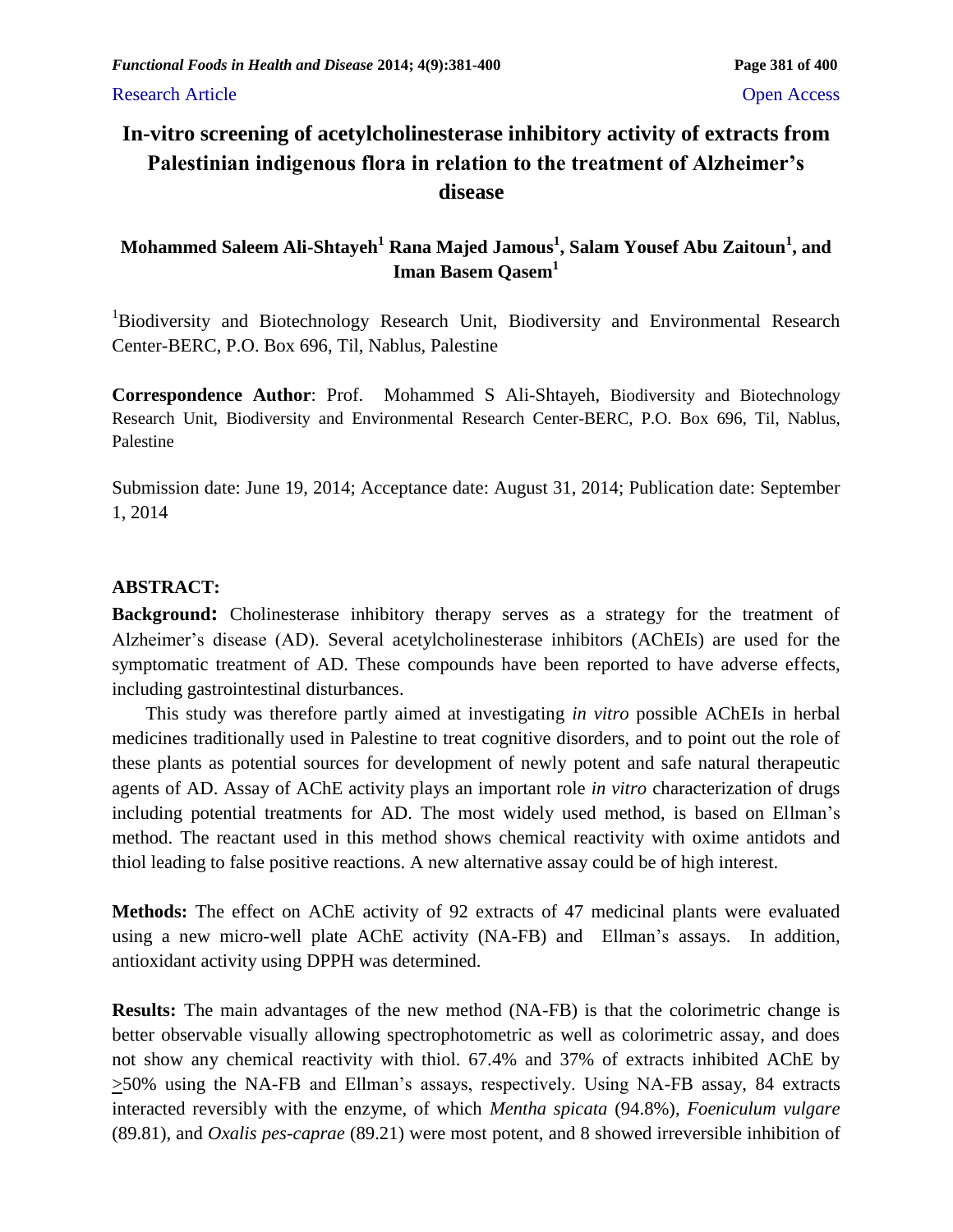#### *Functional Foods in Health and Disease* 2014; 4(9):381-400 **Page 382** of 400

which leaves of *Lupinus pilosus* (92.02%) were most active. Antioxidant activity was demonstrated by 73 extracts *Majorana* syriaca (IC<sub>50</sub> 0.21mg/ml), and *Rosmarinus officinalis* (0.38) were the most active.

**Conclusions:** NA-FB assay has shown to be simple, accurate, sensitive, spectrophotometric and colorimetric, and superior to Ellman's, and therefore can be used efficiently for qualitative and quantitative studies of AChEI activities of extracts. Palestinian flora have shown to be a rich source for, new and promising agents (AChEIs) for the treatment of AD Further studies are needed to isolate and identify the active compounds responsible for AChEI activities.

**Keywords:** Alzheimer's disease, ACh, medicinal plants, *β*-naphthyl acetate, micro-well plate AChE activity Assay (NA-FB)

#### **BACKGROUND:**

Numerous medicinal plants have been used in Traditional Arabic Palestinian Herbal Medicine (TAPHM) for the treatment of several diseases, including improvement of memory, Alzheimer's disease (AD) and old age related diseases [1, 2]. However, the use of medicinal plants is mainly based on local tradition and not scientific knowledge.

AD is the most common form of dementia that affects more than 35 million people worldwide and this number is believed to reach 65.7 million by 2030 [3]. It is one of the most widespread neurodegenerative disorders that results in progressive loss of memory and cognition, and deterioration of virtually all intellectual functions [3, 4]. AD has become the fourth leading cause of death in the elderly population (over 65 years of age) as a result of different biochemical pathways [5, 6]. The number of people with AD is expected to increase substantially in the coming years as the proportion of the population aged 65 years or more rises sharply [7].

A loss of acetylcholine (ACh) is considered to play a vital role in the learning and memory deterioration of AD patients. Acetylcholine is an organic molecule released at nerve endings as a neurotransmitter. It is produced by choline acetyltransferase which uses acetyl coenzyme-A and choline as substrates for the formation of acetylcholine in specific cells known as cholinergic neurons. Neurotransmitter disturbances and insufficient cholinergic functions are identified among the pathological features in central nervous system disorders [8].

There are several strategies to improve cholinergic neurotransmission[9], although the one that has been most successful so far is the "cholinergic hypothesis", i.e., stimulation of cholinergic receptors or increasing the availability of ACh released into the neuronal synaptic cleft by inhibiting ACh hydrolysis by acetylcholinesterase (AChE) through the use AChE inhibitors (AChEIs) [10, 11]. AChE is a membrane-bound enzyme found in excitable tissues, such as synaptic junctions. The principle role of AChE is the termination of nerve impulse transmission at the cholinergic synapses by rapid hydrolysis of the neurotransmitter ACh [12]. Thus, AChEIs (e.g., the drugs used for the AD therapy) promote an increase in the concentration and duration of action of synaptic ACh [13, 14]. The therapy of early and moderate AD is therefore mainly based on AChEIs such as synthetic galanthamine and donepezil isolated from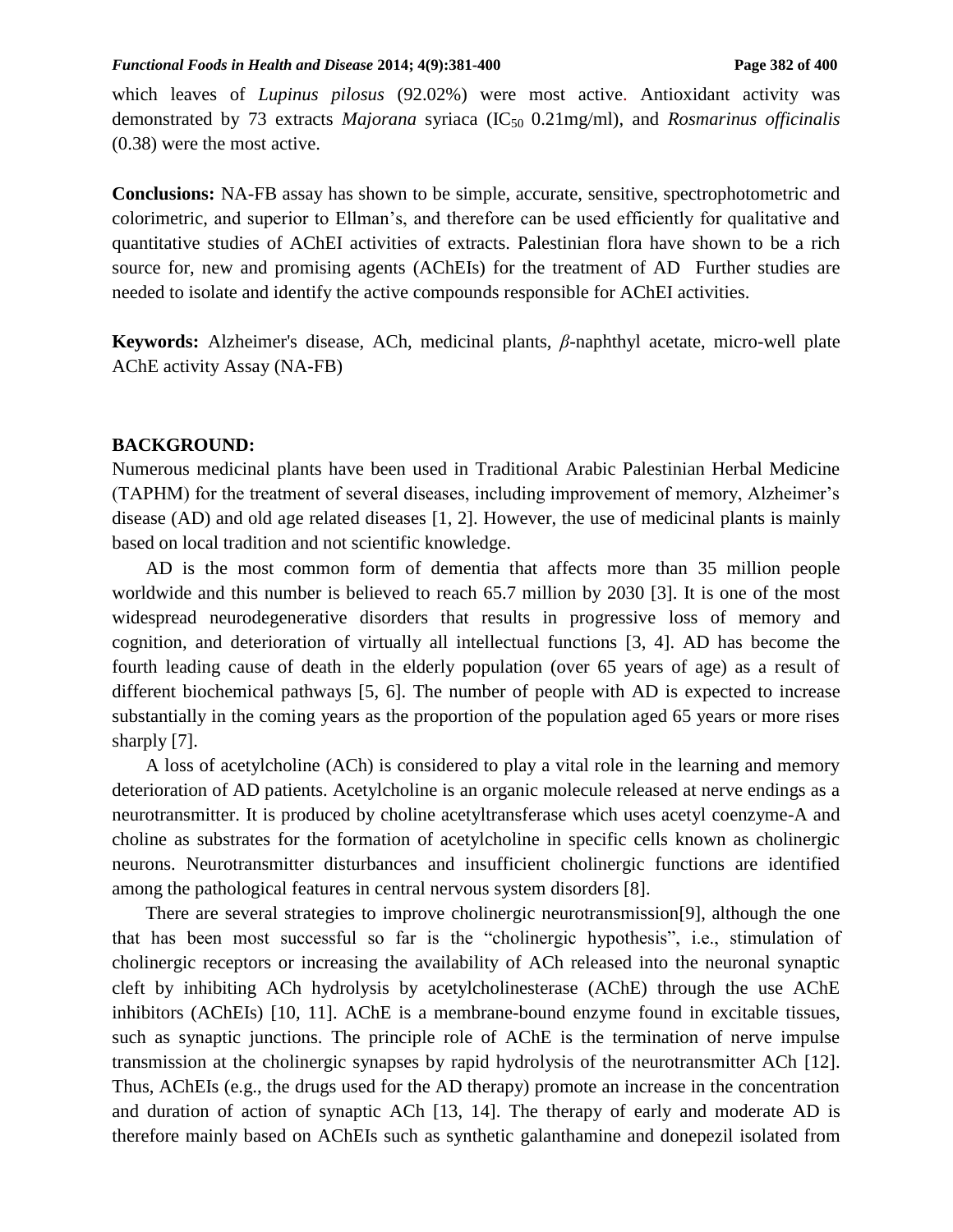the bulbs of daffodils [15]. However, these drugs are known to have limitations due to their short-half-lives and/or unfavorable side effects (including gastrointestinal disturbances) and problems associated with bioavailability [16-18], which necessitates the interest in finding better AChEIs from natural resources [19-24].

In traditional practices of medicine, including TAPHM, plants have been used to enhance cognitive function and to reduce other symptoms associated with AD [2, 12]. The search for plant derived AChEI's has accelerated in view of the benefits of these drugs in the treatment of AD and other forms of dementia [25, 26]. Along with the prototype inhibitor of AChE physostigmine, derived from the plant *Phytostigma vevenosum*, other molecules with high anticholinesterase activity include galantamine, huperzine-A, alpha-viniferin and ursolic acid obtained from *Galanthus nivalis* and *Narcissus* sp., *Huperzia serrata*, *Caragana chamlague* and *Origanum majorana*, respectively.

Many synthetic anticholinesterase drugs take their origin from plant-derived substances and belong to a diversity of classes of compounds and structures. The majority of these bioactive substances are indole-, steroidal-, piperidine- and Amaryllidaceae alkaloids, glycosides, coumarins, phenylpropanoids and terpenoids [12]. Since AD, the fourth cause of death worldwide, has become a threat to public health, new treatment strategies based on medicinal plants have become focused.

In addition, strong experimental evidences have indicated that reactive oxygen species are associated with the pathogenesis of AD, as some cellular characteristics of this disease are either causes or effects of oxidative stress theory (refers to the physiological condition at which the capacity of the endogenous antioxidant system fails to cope with the damaging effects of free radicals) of AD pathogenesis [27-30]. Generally, the physiological role of antioxidant compounds is to attenuate the oxidation chain reactions by removing free-radical intermediates [28]. Since strong experimental evidences demonstrate that oxidative stress is intimately involved in age-related neurodegenerative diseases, there have been a number of studies which have examined the positive effects of antioxidants in reducing or blocking neuronal death occurring in the pathophysiology of these disorders [31]. Consequently, the use of antioxidants has been explored in an attempt to slow AD progression and neuronal degeneration [11].

Determination of AChE activity has become an important tool in drug design and discovery as well as in medicine and toxicology. A broad variety of methods have been developed over the past decades for AChE inhibitory activity quantification [5, 32, 33]. The most common assay is based on Ellman's method [34] using the substrate acetylthiocholine iodide (ACTI) and 5,5' dithio-bis-2-nitrobenzoic acid (DTNB). The method is still used, generally with significant modifications [35]. It has some disadvantages, including large interference of some compounds. This method is particularly limited for testing antidots against organophosphorus AChEIs, or for measuring AChE activity in samples of such treated individuals. The antidots contain reactive oxime group splitting DTNB and provide false positive reaction in a process called oximolysis [36].

In this work we present experiments to determine AChE activity assay using β-naphthyle acetate as an alternative substrate, and fast blue B salt as the color reagent (absorbance at 600 nm), instead of DTNB. We introduced a new alternative protocol to the Ellman's method, which could be of high interest when DTNB generates unwanted side reactions [37].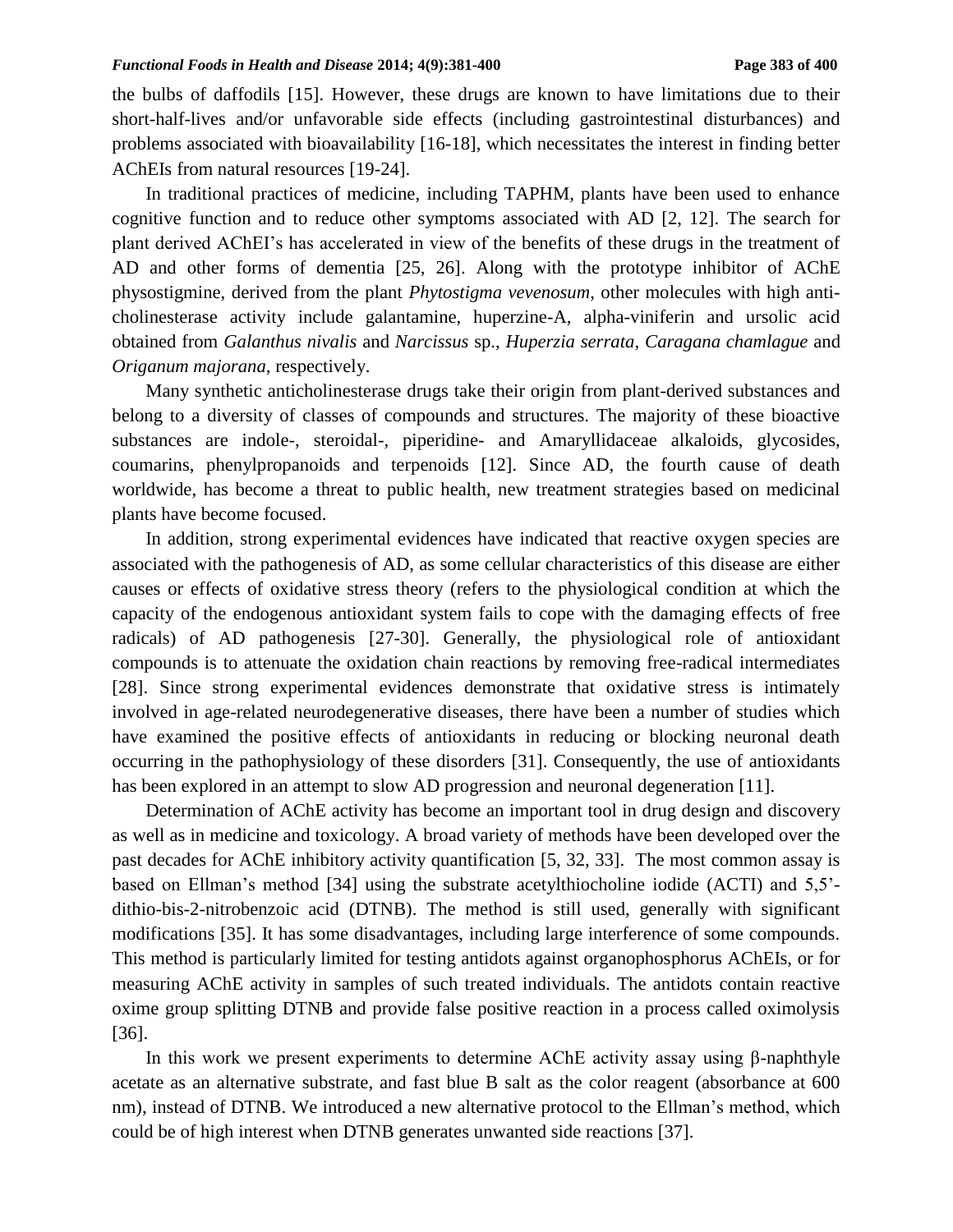Therefore, the aims of this study were (1) to develop an economic, accurate, reproducible, and convenient colorimetric micro-well plate assay for qualitative as well as quantitative spectrophotometric analysis of phytochemical ingredients with activity against AChE; (2) investigate *in vitro* possible AChEIs *in* Palestinian herbal medicines traditionally used in TAPHM, and to point out the role of these plants as potential sources for the development of newly potent and safe natural therapeutic agents of AD. Selection of the plants screened in this study was based on their use as remedies for the central nervous system diseases, as antidotes for human and animal poisoning or to improve memory and cognitive function.

### **METHODS:**

### **Reagents and Chemicals**

Acetylcholinesterase (AChE) type VI-S from an electric eel, Tris-HCl Tris(hydroxymethyl) aminomethane hydrochloride], β-naphtyl acetate, bovine serum albumin (BSA), 3,3' dimethoxybiphenyl-4,4'-di(diazonium) zinc chloride (fast blue B salt), acetylthiocholine iodide (ATCI), 5,5´-dithiobis [2- nitrobenzoic acid] (DTNB), galanthamine hydrobromide, 2,2 diphenyl-1-picrylhydrazyl (DPPH),Gallic acid, butylated hydroxyanisole (BHA), ascorbic acid were purchased from Sigma-Aldrich.

### **Plant Materials and Samples Preparation**

Forty seven plant species were collected during 2014 from Nablus and Tulkarm districts in the Northern part of Palestine (West Bank), mainly from their natural habitats or rarely from "Attarin" shops. Voucher specimens (Table 1) were deposited at the Herbarium of Biodiversity & Environmental Research Center-BERC, Nablus, Palestine. A total of 92 plant parts were collected and ground to fine pieces using an electric mill (Phillips, France) and plant material was exhaustively extracted with 60% Ethanol (2 ml/g), at room temperature for 24 hours. In all cases, the solutions were filtered and concentrated to dryness under reduced pressure in a rotary evaporator (45 ◦C). Dry extracts were stored at −20 ◦C until used.

### **Evaluation of AChE Inhibitory Activity Using Ellman's Method**

Inhibition of AChE activity was measured using a 96-well microplate reader (Biotek USA) based on Ellman's method [34]. The chemical principle of the reaction is depicted in Figure 1. The enzyme hydrolyzes the substrate ATCI to thiocholine and acetic acid. Thiocholine is allowed to react with DTNB, and this reaction resulted in the development of a yellow color. The color intensity of the product is measured at 405 nm, and it is proportional to the enzyme activity.

In the 96-well plates, a reaction mixture of 25 µl of 15 mM ATCI in water, 125 µl of 3 mM DTNB in buffer B and 25 µl of the plant extract were added, and the absorbance was measured at 405 nm. Thereafter, 25 µl of AChE solution (0.22 U/ml) was added to the wells and the microplate was read again at the same wavelength 10 times with 1 min intervals. Galanthamine dissolved in methanol was used as standard drug at 1 mg/ml concentrations; a blank of methanol in 50 mM Tris-HCl, (pH 8) was used. The percentage inhibition for each test solution was then calculated using the following equation:

Inhibition (%) = 1- (*Asample*/*Acontrol*) X 100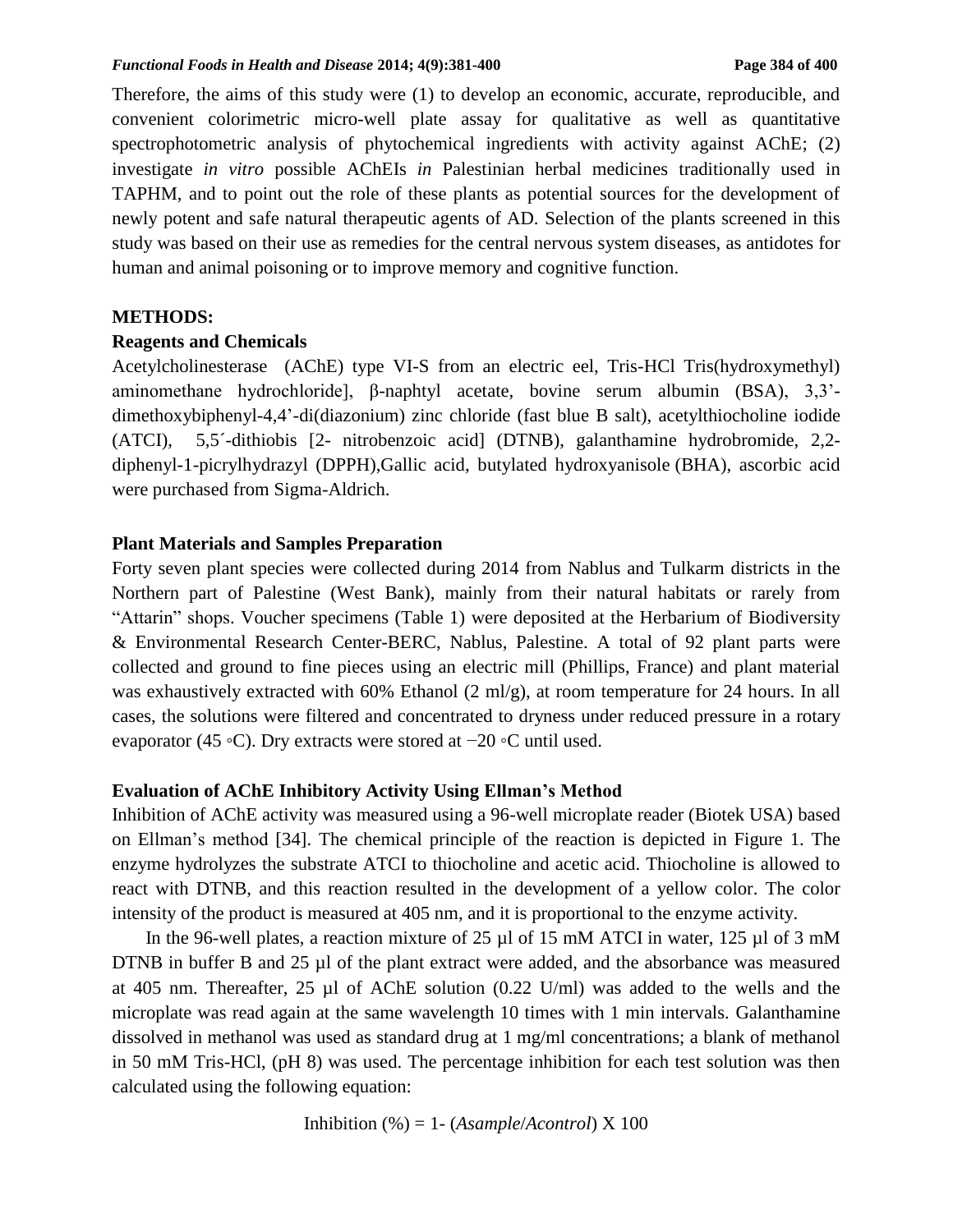Where *Asample* is the absorbance of the sample extracts and *Acontrol* is the absorbance of the blank.



**Figure 1.** Chemical mechanism of Ellman's method

## **Evaluation of AChE Inhibitory Activity Using a New Micro-Well Plate AChE Inhibition Assay (NA-FB)**

Taking into consideration the relative characteristics of various methods which might be useful in studying the AChE activity in plant extracts, led us to develop a new colorimetric assay to evaluate the activity of AChE, using β-naphthyl acetate as the substrate, and fast blue B salt as the color reagent instead of DTNB. The reaction principle is depicted in Figure 2.The enzyme hydrolyzes the substrate β-naphthyl acetate to naphthol and acetate. Naphthol is allowed to react with fast blue B. This reaction resulted in the development of a stable purple color. The color intensity of the product was estimated either visually, which allowed qualitative detection of the enzyme inhibition, or was measured by UV spectrophotometer, which allowed quantitative detection of the enzyme inhibition. The experiment was organized as a common spectrophotometric test using 96-microwell plats. In each well, 10 ul plant extract, 50 ul (0.25mg/ml) of β-naphthyl acetate dissolved in methanol, and 200 µl of AChE solution (3.33 U/ml) were added, the mixture was incubated at  $4^{\circ}$ C for 40 min. Later, 10 ul (2.5mg/ml) fast blue b dissolved in water were added to the mixture and the absorbance was measured at 600 nm. To overcome the error in absorbance reading as a result of the plant extract color, the absorbance readings before incubation were subtracted from the absorbance after the addition of the dye. The percentage of inhibition for each test solution was calculated as mentioned above.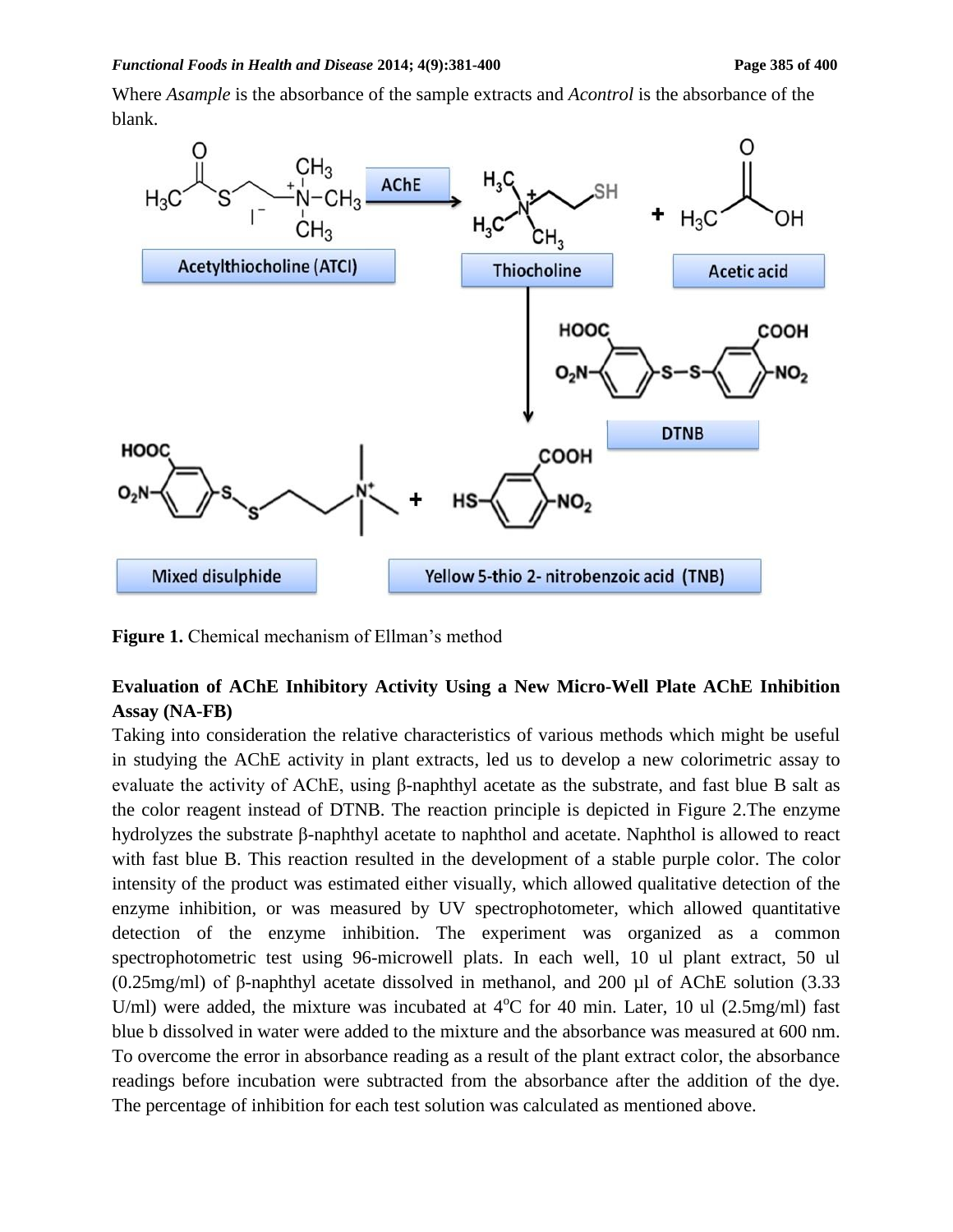

**Figure 2.** AChE activity Assay using β-naphtyl acetate and fast blue B salt (NA-FB).

### **Qualitative Determination of AChE Inhibitory Activity**

The newly modified method using *β*-naphthyle acetate as a substrate and fast blue B salt as color reagent resulted in the production of a purple color from the reaction between naphthyle and the reagent. However, a scale of 0-3 was used to evaluate qualitatively the inhibition of AChE by plant extracts: (0) No inhibition activity, solution color dark purple (as the negative control); (1) Mild inhibition activity – solution color purple; (2) Moderate inhibition activity –solution color light purple; (3) Strong inhibition activity – no change in solution color (as the positive control).

### **Estimation of IC50 values**

The IC<sub>50</sub> values (concentration of test compounds that inhibits the hydrolysis of substrates by 50 %) were determined by spectrophotometric measurement of the effect of increasing concentrations of test compounds (plant extracts and positive controls) on AChE activity. To calculate the  $IC_{50}$  values, each sample was assayed at eight concentrations (100, 50, 25, 12.5, 6.25, 3.12, 1.56, 0.78 mg/ml).  $IC_{50}$  values were obtained from dose-effect curves by linear regression.

### **Determination of the Inhibition Type of Plant Extracts on AChE**

The type of inhibition of AChE by extracts (reversible or irreversible inhibition) was determined by measuring the restored AChE activity by 10 times dilution of plant extract concentration after mixing and incubation of AChE and plant extract. In reversible inhibition, AChE activity was restored by dilution of plant extract, while there was no change in AChE activity with dilution of plant extract in irreversible inhibition [23].

### **Determination of Antioxidant Activity Using Scavenging Activity of DPPH Radical**

Free radical scavenging activity of the extracts was determined using the free radical 1,1 diphenly-2-picrylhydrazyl-hydrate (DPPH), which is a molecule containing a stable free radical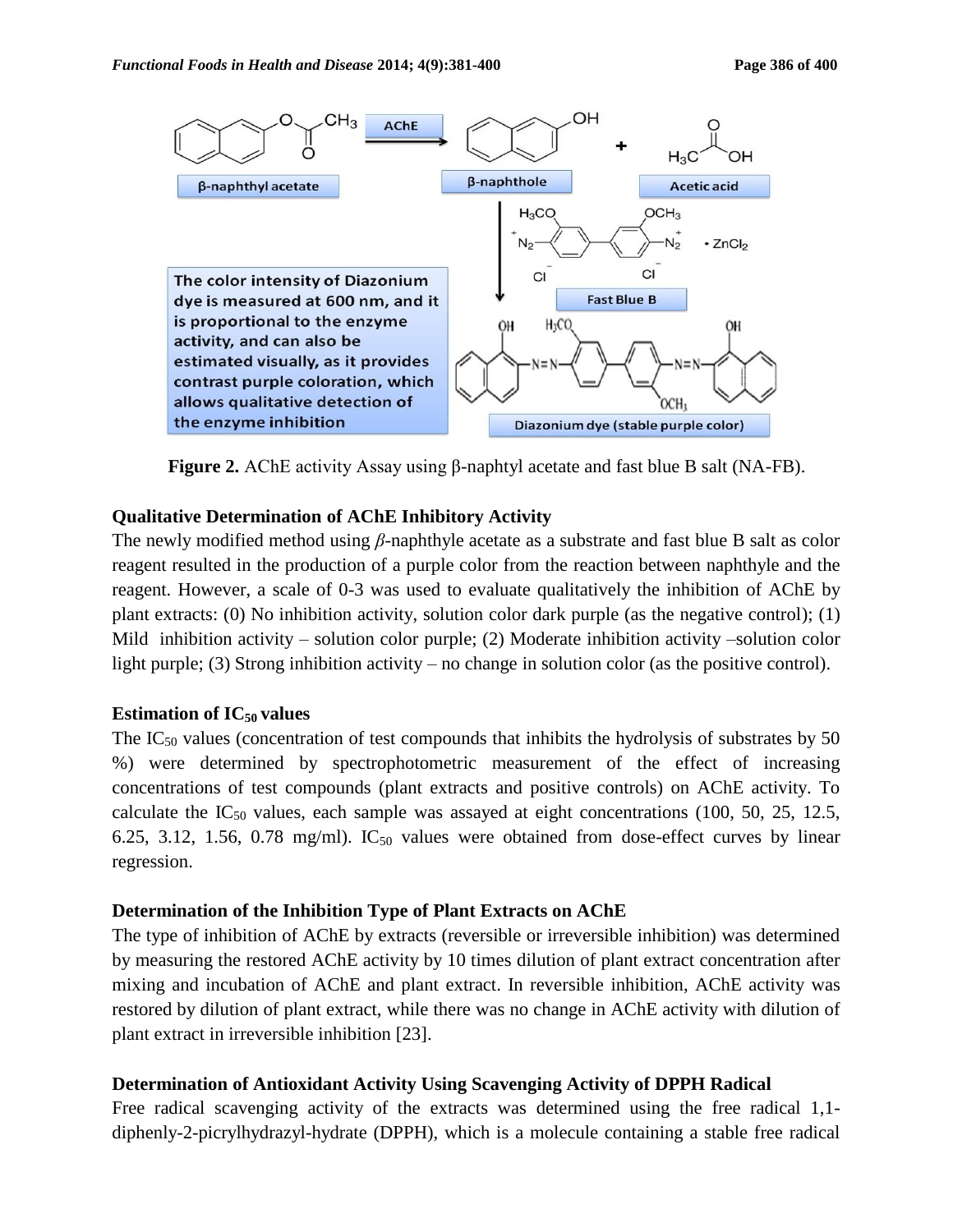[38]. In the presence of an antioxidant which can donate an electron to DPPH, the purple color which is typical for free DPPH radical decays and the change in absorbance at 517 nm is followed spectrophotometerically. The effect of the plant extracts on DPPH radical was estimated using the method of Liyana-Pathirana and Shahidi [39] with minor modification. Twenty five micro liter of plant extract were added to 175µl of 0.004% DPPH methanolic solution, in a 96-well plate. Appropriate blanks were prepared using the solvent only in addition to the same amount of DPPH reagent to overcome any inherent solvent activity. The reaction mixture was shaken well and allowed to stand at room temperature in the dark for 30 min, and then the decrease in absorbance at 517 nm was measured against a control (methanol solution) by using UV-vis spectrophotometer. The radical-scavenging activity of samples, expressed as percentage inhibition of DPPH (I %), and it was calculated according to the formula:

% I = [(*Acontrol*-*Asample*) / *Acontrol*] X 100

Where *Acontrol* is the absorbance of DPPH radical

IC<sub>50</sub> (concentration of the extract/compound producing 50% scavenging of DPPH radicals) was determined using non-linear regression analysis of the dose-%I relationship. The extract concentration providing 50% inhibition  $(IC_{50})$  was calculated from the graph of inhibition percentage plotted against extract concentration (100, 50, 25, 12.5, 6.25, 3.12, 1.56, 0.78 mg/ml). Antioxidant capacities of the extracts were compared with those of BHA, gallic acid and ascorbic acid. Tests were carried out in triplicates.

#### **Data Analysis**

Tests were carried out were possible at least in duplicate on two different occasions. Results are reported as mean ± standard deviation (S.D.). Standard curves were generated and calculation of the 50% inhibitory concentration  $(IC_{50})$  values was done using Excel.

#### **RESULTS:**

Forty seven plant species were selected based on their uses as remedies for the central nervous system diseases, as antidotes for human and animal poisoning or to improve memory and cognitive function (Table 1). The inhibition effect of the 92 different extracts on AChE activity was screened using the Ellman's method and the new micro-well plate AChE inhibition assay, NA-FB.

The results obtained by Ellman's method and the NA-FB assay of all plant extracts are shown in Table 1. The screenings were performed at a concentration of 100 mg/ml, and the extracts were considered as active if they only inhibited the enzyme >50%.

Sixty two (67.4%) and 34 (37%) extracts inhibited AChE by  $>$  50% using the NA-FB, and Ellman's assays, respectively. Also, some of the extracts such as *Salvia fruticosa*, *Galium pisiferum*, *Anemone coronaria, Juglans regia, Ornithogalum narbonense* and the leaves of *Asphodeline lutea*, which had lower activity against AChE using Ellman's method, exhibited much higher activity using the NA-FB (Figure 3). Therefore, AChEI analysis by Ellman's method was excluded from further discussion.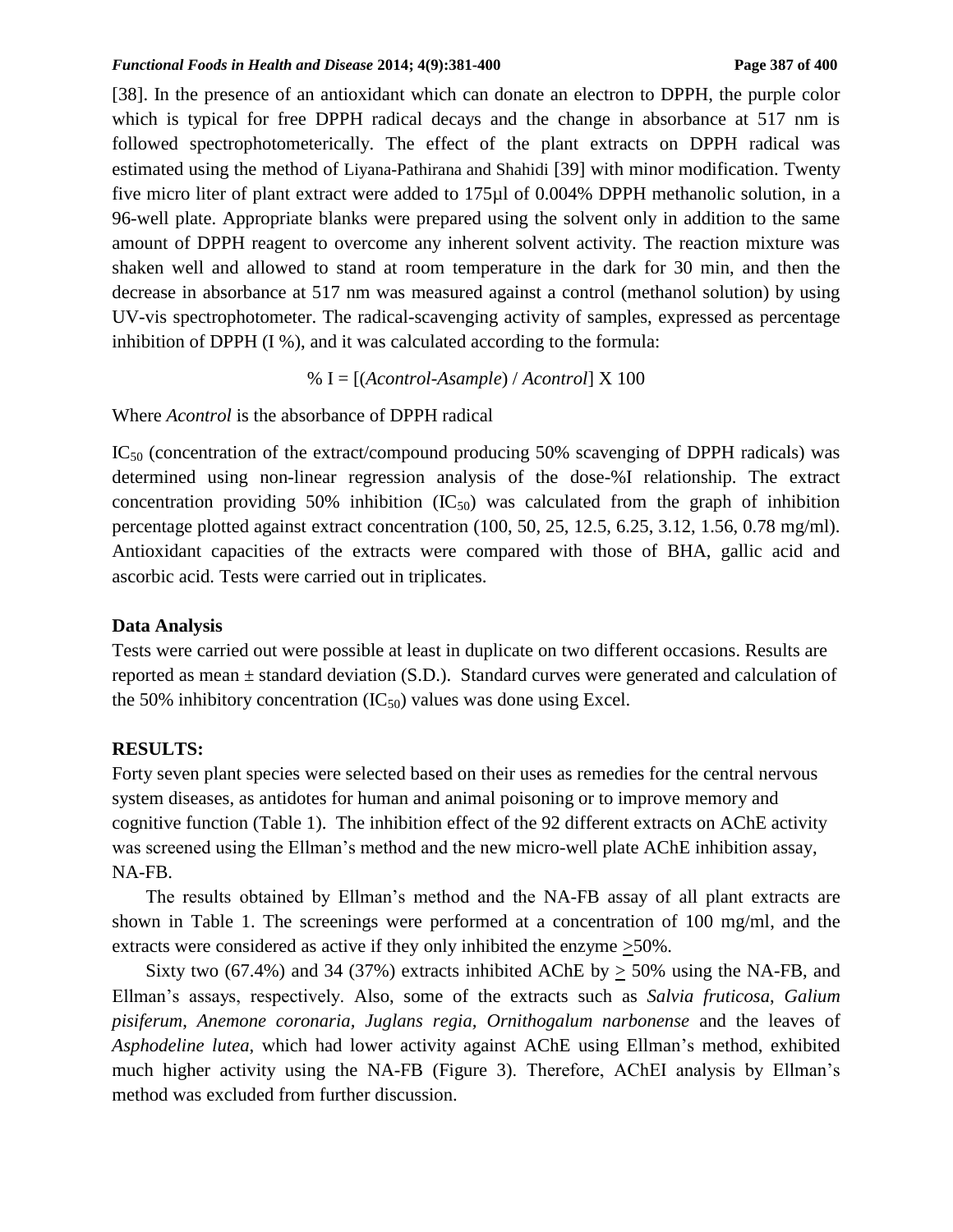# **Table 1.** Biological activities of Palestinian plants against different bioassays related to Alzheimer disease

|          |                                          |                     |                       |              | AChEI                 | % of Inhibition                    |                                    |                                     | $IC_{50}$ (mg/ml) |               |                 |
|----------|------------------------------------------|---------------------|-----------------------|--------------|-----------------------|------------------------------------|------------------------------------|-------------------------------------|-------------------|---------------|-----------------|
| No.      | Scientific name                          | <b>Family Name</b>  | <b>Voucher</b><br>No. | <b>Plant</b> | on a<br>part scale of | NA-FB                              | Ellman's                           | <b>DPPH</b>                         | <b>NA-FB</b>      | Ellman's      | <b>DPPH</b>     |
|          |                                          |                     |                       |              | $0 - 3$               |                                    |                                    |                                     |                   |               |                 |
| 1.       | Allium neapolitanum Cirillo Liliaceae    |                     | <b>BERC-414</b>       | LE           | $\overline{c}$        | $63.4 \pm 2.26$                    | $6.21 \pm 0.30$                    | $42.12 \pm 1.24$                    | 74.25             | NA            | <b>NA</b>       |
| 2.       |                                          |                     |                       | FL           | 2                     | 55.96±1.47                         | $58.04 \pm 1.19$                   | 53.26±1.78                          | 99.4              | 44.3          | 6.16            |
| 3.       |                                          |                     |                       | <b>ST</b>    | $\mathbf{1}$          | $47.72 \pm 3.22$                   | 28.75±2.33                         | $58.36 \pm 2.32$                    | NA                | NA            | NA              |
| 4.       |                                          |                     |                       | <b>BU</b>    | $\mathbf{1}$          | 33.28±0.40                         | 48.46±3.05                         | $73.4 \pm 0.85$                     | NA.               | NA            | NA              |
| 5.       | Anemone coronaria L.                     | Ranunculaceae       | <b>BERC-355</b>       | FL           | 3                     | 83.36±0.91                         | $35.67 \pm 2.02$                   | $68.94 \pm 1.33$                    | 71.5              | NA            | 1.7             |
| 6.<br>7. |                                          |                     |                       | LE<br>LE     | 2<br>$\overline{c}$   | $76.04 \pm 1.36$<br>$75 + 2.83$    | $33.33 \pm .33$<br>$6.08 \pm 0.11$ | $76.73 \pm 1.03$                    | 71.5<br>17.75     | NA            | 60.17<br>100.21 |
| 8.       | Asphodeline lutea (L.) Rchb. Liliaceae   |                     | <b>BERC-371</b>       | <b>BU</b>    | $\boldsymbol{0}$      | $-25.36\pm 6.56$                   | $41.34 \pm 3.76$                   | $70.16 \pm 0.23$<br>$22.1 \pm 1.27$ | NA.               | NA<br>NA      | NA              |
| 9.       | Asphodelus aestivus Brot.                | Liliaceae           | <b>BERC-210</b>       | <b>BU</b>    | $\mathbf{1}$          | 49.7±0.42                          | $4.64 \pm 0.91$                    | $53.55 \pm 2.05$                    | NA.               | NA            | NA              |
| 10.      | (Asphodelus microcarpus<br>Salzm. & Viv) |                     |                       | FL           | $\boldsymbol{0}$      | $-6.42 \pm 0.82$                   | $1.73 \pm 0.38$                    | $25.3 \pm 0.99$                     | NA                | NA            | NA              |
| 11.      | Bellevalia flexuosa Boiss.               | Liliaceae           | <b>BERC-374</b>       | <b>ST</b>    | $\mathbf{1}$          | $51.27 \pm 5.28$                   | $2.47 \pm 0.75$                    | $14 \pm 1.41$                       | 97.3              | NA            | NA              |
| 12.      |                                          |                     |                       | LE           | 2                     | 59.88±1.24                         | 11.38±0.54                         | $52.3 \pm 0.99$                     | 31.75             | NA            | 12.76           |
| 13.      |                                          |                     |                       | BU           | $\mathbf{1}$          | $49.33 \pm 0.95$                   | $22.37 \pm 0.52$                   | $65.34 \pm 0.93$                    | NA                | NA            | NA              |
| 14.      |                                          |                     |                       | <b>FR</b>    | $\boldsymbol{2}$      | $64.08 \pm 1.30$                   | $10.96 \pm 1.36$                   | $82.69 \pm 1.85$                    | 97.9              | NA            | 2.14            |
| 15.      | Chrysanthemum coronarium Asteraceae      |                     |                       | FL           | 2                     | $62.36 \pm 2.32$                   | $19.75 \pm 1.06$                   | $25.3 \pm 1.5$                      | 73.5              | NA            | NA              |
| 16.      | L.                                       |                     | <b>BERC-068</b>       | LE           | $\boldsymbol{0}$      | $20.1 \pm 4.10$                    | $38.91 \pm 1.29$                   | $22.4 \pm 0.2$                      | NA                | NA            | NA              |
| 17.      | Conyza bonariensis<br>Cronquist.         | Asteraceae          | <b>BERC-259</b>       | LE           | 2                     | $70.1 \pm 2.69$                    | $81.23 \pm 2.50$                   | $65.25 \pm 1.06$                    | 2.89              | 54.8          | 2.74            |
| 18.      |                                          |                     |                       | FL           | 3                     | 74.092±2.70                        | $83.12 \pm 2.66$                   | 83.94±0.08                          | 3.45              | 0.35          | 2.74            |
| 19.      | Dodonaea viscosa L.                      | Sapindaceae         | <b>BERC-045</b>       | LE           | $\mathbf{1}$          | 31.96±2.77                         | $40.27 \pm 0.38$                   | 138.83±0.24                         | NA.               | NA            | NA              |
| 20.      | Erodium malacoides (l.)<br>L'Her.        | Geraniaceae         | <b>BERC-357</b>       | LE           | $\boldsymbol{0}$      | $-4.10.57$                         | $33.69 \pm 0.98$                   | $70.5 \pm 0.71$                     | NA                | NA            | NA              |
| 21.      |                                          |                     |                       | FL           | $\boldsymbol{0}$      | $-7.51 \pm 0.69$                   | $1.11 \pm 1.26$                    | $74.25 \pm 1.06$                    | NA                | <b>NA</b>     | <b>NA</b>       |
| 22.      | Eruca sativa Miller                      | <b>Brassicaceae</b> | <b>BERC-202</b>       | LE           | $\boldsymbol{0}$      | $17.33 \pm 2.18$                   | $79.41 \pm 1.08$                   | $75.8 \pm 0.54$                     | NA                | 36.7          | NA              |
| 23.      | Euphorbia hierosolymitana                | Euphorbiaceae       | <b>BERC-170</b>       | LE           | $\boldsymbol{0}$      | $10.29 \pm 1.00$                   | $19.75 \pm 1.06$                   | $93.07 \pm 0.10$                    | NA.               | NA            | NA              |
| 24.      | Boiss.                                   |                     |                       | FL           | $\boldsymbol{0}$      | $11.38 \pm 0.88$                   | $29.81 \pm 1.15$                   | $99.33 \pm 1.88$                    | NA                | NA            | NA              |
| 25.      | Foeniculum vulgare Mill.                 | Apiaceae            | <b>BERC-030</b>       | LE           | 3                     | $89.81 \pm 1.03$                   | $52.68 \pm 0$                      | $72.12 \pm 0.76$                    | 3.5               | 99.3          | 27.54           |
| 26.      | Fumaria capreolata L.                    | Fumariaceae         | <b>BERC-367</b>       | FR           | 3                     | 84.36±1.92                         | $97.37 \pm 0.52$                   | $37.08 \pm 1.30$                    | 0.025             | 0.34          | <b>NA</b>       |
| 27.      |                                          |                     |                       | LE           | 3                     | $82.26 \pm 2.46$                   | $90.27 \pm 0.38$                   | $69 \pm 1.41$                       | 0.035             | 0.55          | 1.34            |
| 28.      |                                          |                     |                       | FL           | 3                     | $85.25 \pm 1.06$                   | $98.14 \pm 1.61$                   | $76.41 \pm 0.83$                    | 0.921             | 2.1           | 0.514           |
| 29.      | Fumaria densiflora DC.                   | Fumariaceae         | <b>BERC-154</b>       | LE           | 3                     | 79.78±0.31                         | $83.12 \pm 0.17$                   | $56 \pm 1.41$                       | 0.62              | 21            | 0.51            |
| 30.      |                                          |                     |                       | FL           | 3                     | $80.81 \pm 0.27$                   | $82.31 \pm 0.44$                   | 73.66±1.90                          | 10.5              | 3.25          | 0.68            |
| 31.      | Fumaria vaillantii loisel                | Fumariaceae         | <b>BERC-396</b>       | LE           | 3                     | $81.17 \pm 1.17$                   | 95.98±1.39                         | $67.25 \pm 0.35$                    | 10.5              | 5.75          | 1.4             |
| 32.      | Galium pisiferum Boiss.                  | Rubiaceae           | <b>BERC-038</b>       | FL           | $\overline{c}$        | 73.64±1.92                         | $13.38 \pm 0.54$                   | $60.5 \pm 0.71$                     | 8.45              | NA            | 24.16           |
| 33.      |                                          |                     |                       | LE           | 3                     | $77.84 \pm 0.23$                   | $18.04 \pm 0.06$                   | $81.58 \pm 0.59$                    | 10.45             | NA            | 45.53           |
| 34.      | Helichrysum sanguineum<br>(L.) Kostel.   | Asteraceae          | <b>BERC-091</b>       | LE           | $\overline{c}$        | $70.84 \pm 0.23$                   | $28.46 \pm 0.65$                   | $100 \pm 1.41$                      | 6.35              | NA            | 44.5            |
| 35.      |                                          |                     |                       | ${\rm FL}$   | $\boldsymbol{2}$      | 68.56±0.79                         | $16.5 \pm 0.71$                    | $100 \pm 1.41$                      | 35.5              | NA            | 53.5            |
| 36.      | Juglans regia L.                         | Juglandaceae        | <b>BERC-230</b>       | FR           | 3                     | 78.562±2.39                        | $11.36 \pm 1.50$                   | 78.69±0.20                          | 8.52              | NA            | 43.86           |
| 37.      | Lupinus pilosus L.                       | Papilionaceae       | <b>BERC-019</b>       | FL           | 3                     | $85.24 \pm 1.07$                   | 53.98±1.39                         | $44.23 \pm 1.09$                    | 17.75             | 23.5          | <b>NA</b>       |
| 38.      | (L. varius L.)                           |                     |                       | LE           | 3                     | $92.02 \pm 1.39$                   | 70.52±0.74                         | $88.16 \pm 1.19$                    | 3.49              | 2.23          | 1.15            |
| 39.      |                                          |                     |                       | ${\sf FR}$   | $\mathbf{1}$          | $23.13 \pm 0.034$                  | $44.93 \pm 1.5$                    | 71.26±0.27                          | NA.               | NA            | NA              |
| 40.      | Majorana syriaca<br>$(L.)$ Rafin.        | Lamiaceae           | <b>BERC-026</b>       | LE           | 2                     | $70.58 \pm 0.59$                   | $88.1 \pm 1.98$                    | $100 \pm 1.3$                       | 2.9               | 9.5           | 0.21            |
| 41.      | Mandragora autumnalis                    | Solanaceae          | <b>BERC-286</b>       | FR           | $\overline{c}$        | $71.43 \pm 0.81$                   | $98.12 \pm 0.17$                   | $27.21 \pm 0.30$                    | 10.06             | 8.5           | <b>NA</b>       |
|          | <b>Bertol</b>                            |                     |                       | <b>RT</b>    |                       |                                    |                                    | $48.08 \pm 1.30$                    |                   |               | NA              |
| 42.      |                                          |                     |                       | LE           | 3                     | $74.21 \pm 1.12$                   | $97.46 \pm 0.65$                   | $68.91 \pm 0.13$                    | 48.1<br>5.1       | 49            |                 |
| 43.      |                                          |                     |                       | FR(ri        | 2<br>$\overline{c}$   | $64.4 \pm 0.85$<br>$71.78 \pm 2.9$ | $94.4 \pm 0.57$<br>$72.0 \pm 1.94$ |                                     | 34.85             | 1.48<br>38.35 | 1.17<br>5.17    |
| 44.      |                                          |                     |                       | pen)         |                       |                                    |                                    | $62.11 \pm 1.45$                    |                   |               |                 |
| 45.      | Mentha spicita L.                        | Labiatae            | BERC-116 LE           |              | 3                     | $94.8 \pm 1.93$                    | 74.17±0.176 93.52±0.33             |                                     | 6.3               | 36.35         | 0.56            |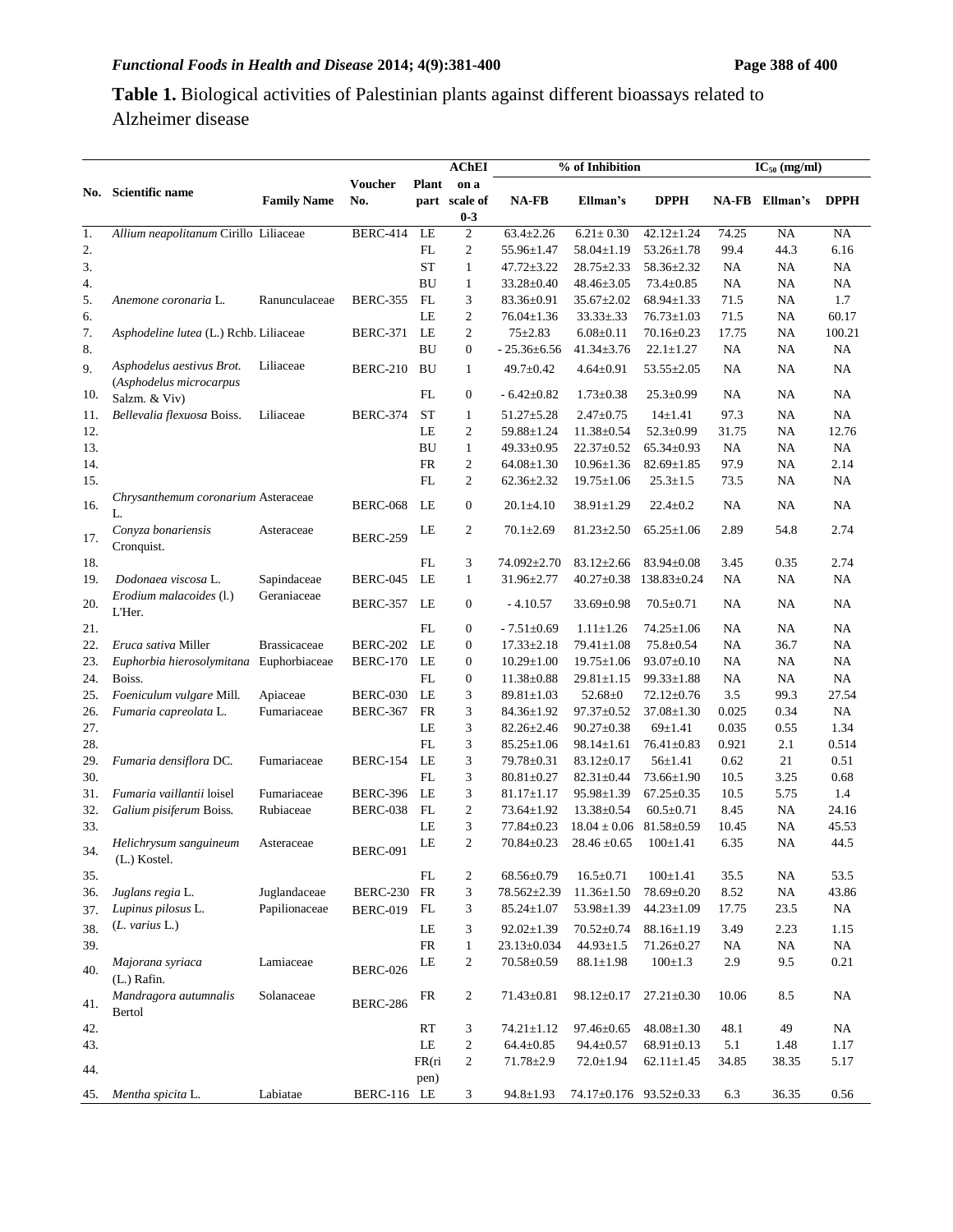#### *Table 1/ Cont.*

|     |                                                |                    |                 |              | <b>AChEI</b>             |                  | % of Inhibition                     |                   |              | $IC_{50}$ (mg/ml) |             |
|-----|------------------------------------------------|--------------------|-----------------|--------------|--------------------------|------------------|-------------------------------------|-------------------|--------------|-------------------|-------------|
|     | Scientific name                                |                    | <b>Voucher</b>  | <b>Plant</b> | on a                     |                  |                                     |                   |              |                   |             |
| No. |                                                | <b>Family Name</b> | No.             |              | part scale of<br>$0 - 3$ | <b>NA-FB</b>     | Ellman's                            | <b>DPPH</b>       | <b>NA-FB</b> | Ellman's          | <b>DPPH</b> |
| 46. | Myrtus communis L.                             | Myrtaceae          | <b>BERC-051</b> | LE           | 3                        | 74.68±0.38       | 85.59±0.75                          | $94.23 \pm 0.35$  | 3.6          | 34.5              | ND          |
| 47. | Narcissus tazetta L.                           | Amaryllidaceae     | BERC-395        | <b>BU</b>    | $\boldsymbol{2}$         | $47.21 \pm 3.95$ | $95.34 \pm 0.93$                    | $25.21 \pm 1.54$  | NA           | NA                | NA          |
| 48. | Nigella sativa L.                              | Ranunculaceae      | <b>BERC-143</b> | <b>SE</b>    | $\boldsymbol{2}$         | 73.58±0.38       | $92.49 \pm 0.38$                    | $88.08 \pm 0.35$  | 69.5         | 7.75              | 3.62        |
| 49. | Ophrys dinsmore Schltr                         | Orchidaceae        | BERC-452        | <b>BU</b>    | $\mathbf{1}$             | $44.6 \pm 1.98$  | $20.96 \pm 1.36$                    | $17.6 \pm 0.57$   | NA           | NA                | NA          |
| 50. |                                                |                    |                 | <b>ST</b>    | $\boldsymbol{2}$         | 59.12±1.24       | $32.88 \pm 1.24$                    | $70.67 \pm 0.95$  | 89.5         | NA                | 29.13       |
| 51. |                                                |                    |                 | FL           | $\overline{c}$           | $62.08 \pm 1.30$ | $39.79 \pm 1.12$                    | $85.19 \pm 1.15$  | 30.5         | <b>NA</b>         | 35.96       |
| 52. |                                                |                    |                 | LE           | $\mathbf{2}$             | $73.12 \pm 2.66$ | $25.58 \pm 0.82$                    | $143.33 \pm 2.36$ | 12.1         | NA                | 22.22       |
| 53. | Ophrys lutea (Gouan) Cav                       | Orchidaceae        | <b>BERC-432</b> | FL           | 3                        | $75.8 \pm 0.28$  | $51.75 \pm 1.06$                    | 64.32±0.96        | 94.21        | 91.2              | 11.75       |
| 54. |                                                |                    |                 | <b>ST</b>    | $\mathbf{2}$             | 53.36±0.51       | $31.33 \pm 0.47$                    | $88.3 \pm 0.99$   | 26.5         | NA                | 46.4        |
| 55. |                                                |                    |                 | LE           | $\boldsymbol{2}$         | $72 \pm 1.41$    | $54.5 \pm 0.71$                     | $94.23 \pm 1.09$  | 97.12        | 95.6              | 5.08        |
| 56. | Orchis caspia Trautv                           | Orchidaceae        | <b>BERC-422</b> | <b>ST</b>    | $\boldsymbol{2}$         | $68.76 \pm 1.75$ | $27.75 \pm 1.06$                    | 79.32±0.96        | 47.4         | NA                | 57.88       |
| 57. |                                                |                    |                 | LE           | 3                        | $88.88 \pm 1.58$ | $97.61 \pm 0.86$                    | $81.75 \pm 0.35$  | 5.7          | 6.75              | 0.51        |
| 58. |                                                |                    |                 | FL           | $\mathbf{2}$             | $61.52 \pm 2.09$ | $43.79 \pm 1.12$                    | $87.21 \pm 1.12$  | 97.8         | NA                | 2.74        |
| 59. | <i>Orchis collina</i> Banks & Sol. Orchidaceae |                    | <b>BERC-448</b> | <b>BU</b>    | $\boldsymbol{0}$         | $24.48 \pm 2.15$ | $26.5 \pm 0.71$                     | $10.19 \pm 1.15$  | NA           | NA                | NA          |
| 60. |                                                |                    |                 | <b>ST</b>    | $\boldsymbol{2}$         | 57.44±0.79       | $23.04 \pm 0.06$                    | $55.61 \pm 0.55$  | 98.4         | NA                | 3.2         |
| 61. |                                                |                    |                 | LE           | $\sqrt{2}$               | $69.08 \pm 1.30$ | $38.33 \pm 0.95$                    | $85.38 \pm 2.29$  | 21.85        | NA                | 70.81       |
| 62. |                                                |                    |                 | FL           | $\mathfrak{2}$           | $61.36 \pm 0.91$ | $33.25 \pm 0.35$                    | $91.41 \pm 0.83$  | 11.5         | NA                | 19.67       |
| 63. | Ornithogalum narbonense                        | Liliaceae          | <b>BERC-464</b> | <b>BU</b>    | $\mathbf{1}$             | 38.64±1.92       | $-5.67 \pm 0.95$ 54.71 $\pm$ 0.41   |                   | NA           | NA                | NA          |
| 64. | L.                                             |                    |                 | FL           | $\boldsymbol{2}$         | $69.2 \pm 0.28$  | $-0.33 \pm 0.95$ 46.25 $\pm$ 1.06   |                   | 92.5         | NA                | NA          |
| 65. |                                                |                    |                 | <b>ST</b>    | $\sqrt{2}$               | $66.24 \pm 1.07$ | $17.21 \pm 1.12$                    | $67 \pm 1.41$     | 78.63        | NA                | 86.32       |
| 66. |                                                |                    |                 | LE           | 3                        | $75.88 \pm 0.17$ | $-3.71 \pm 1.00$ 80.86 $\pm$ 1.22   |                   | 25.9         | <b>NA</b>         | 21.81       |
| 67. | Oxalis pes-caprae L.                           | Oxalidaceae        | <b>BERC-265</b> | FL           | $\boldsymbol{2}$         | $74.33 \pm 0.95$ | $100.22 \pm 0.31$ $110.75 \pm 1.06$ |                   | ND           | ND                | ND          |
| 68. |                                                |                    |                 | LE           | 3                        | $89.21 \pm 0.35$ | $88.26 \pm 0.37$ 147.43 $\pm$ 0.61  |                   | 6.5          | 23.3              | 1.3         |
| 69. | Parietaria judaica L.                          | Urticaceae         | <b>BERC-063</b> | LE           | $\boldsymbol{2}$         | 71.19±1.15       | $31.91 \pm 1.29$                    | $71.66 \pm 0.93$  | 70.3         | NA                | ND          |
| 70. | Peganum harmala L.                             | Zygophyllaceae     | <b>BERC-181</b> | <b>SE</b>    | $\mathfrak{2}$           | $50.85 \pm 0.21$ | $81.06 \pm 0.08$                    | $80.12 \pm 0.15$  | 5.81         | ND                | 3.1         |
| 71. | Pelargonium<br>odoratissimum (L.) L 'He'r      | Geraniaceae        | <b>BERC-049</b> | LE           | $\boldsymbol{0}$         | $-15.44\pm0.79$  | $-1.58{\pm}1.24$                    | $88.91 \pm 0.13$  | NA           | NA                | NA          |
| 72. | Phagnalon rupestre (L.)                        | Asteraceae         | <b>BERC-047</b> | FL           | 3                        | $80.5 \pm 2.12$  | $93.24 \pm 0.34$                    | $57 \pm 0.00$     | 6.25         | 8.5               | 0.93        |
| 73. | DC.                                            |                    |                 | LE           | 3                        | $81.1 \pm 2.69$  | $95.61 \pm 0.86$                    | $150.2 \pm .036$  | 10.2         | 7.1               | 1.9         |
| 74. | Ranunculus asiaticus L.                        | Ranunculaceae      | <b>BERC-400</b> | FL           | $\sqrt{2}$               | $71.67 \pm 0.47$ | $88.47 \pm 0.66$                    | $45.75 \pm 0.35$  | 14.3         | 11.54             | NA          |
| 75. | Ranunculus millefolius                         | Ranunculaceae      | <b>BERC-475</b> | LE           | $\mathbf{1}$             | $31.23 \pm 2.50$ | $76.75 \pm 1.06$                    | $57.58 \pm 0.82$  | ND           | 65.8              | 2.25        |
| 76. | Banks & sol.                                   |                    |                 | FL           | $\boldsymbol{0}$         | $22.64 \pm 1.92$ | $17.33 \pm 0.47$ 64.61 $\pm$ 0.55   |                   | ND           | <b>ND</b>         | ND          |
| 77. | Raphanus rostratus DC.                         | Cruciferae         | <b>BERC-368</b> | LE           | $\mathbf{1}$             | $28.12 \pm 1.24$ | $24.1 \pm 1.27$                     | $81.75 \pm 0.35$  | ND           | ND                | ${\rm ND}$  |
| 78. | Retama raetam (Forssk.)                        | Salvadoraceae      | <b>BERC-043</b> | FL           | $\boldsymbol{2}$         | $69.25 \pm 1.77$ | $29.59 \pm 0.83$                    | $51.5 \pm 0.71$   | 85.83        | ND                | 60.2        |
| 79. | Webb                                           |                    |                 | LE           | $\boldsymbol{0}$         | $21.85 \pm 1.63$ | $16.62 \pm 3.37$                    | 59.58±0.59        | NA           | NA                | NA          |
| 80. | Rosmarinus officinalis L.                      | Labiatae           | BERC-018        | LE           | 3                        | 76.39±0.86       | $95.32 \pm 0.45$                    | $99.16 \pm 1.19$  | 2.4          | 14.8              | 0.38        |
| 81. | Salvia fruticosa (L.) Mill.                    | Labiatae           | <b>BERC-006</b> | LE           | 3                        | $85.68 \pm 1.26$ | $46.81 \pm 2.26$                    | $73.1 \pm 0.97$   | 4.45         | NA                | 33.08       |
| 82. | Scorzonera papposa L.                          | Asteraceae         | <b>BERC-401</b> | FL           | $\mathbf{1}$             | 41.08±1.30       | $17.33 \pm 0.47$                    | $44.8 \pm 1.13$   | NA           | NA                | NA          |
| 83. |                                                |                    |                 | $\rm LE$     | $\mathbf{1}$             | $48.24 \pm 2.49$ | $15.83 \pm 0.24$ 49.03±1.37         |                   | NA           | NA                | <b>NA</b>   |
| 84. | Smyrnium olusatrum L.                          | Apiaceae           | <b>BERC-416</b> | LE           | $\boldsymbol{0}$         | $3.09 \pm 8.61$  | $5.01 \pm 1.98$                     | $57.83 \pm 1.17$  | NA           | NA                | NA          |
| 85. |                                                |                    |                 | FL           | $\mathbf{1}$             | $26.21 \pm 1.12$ | $3.98 \pm 1.39$                     | $82.41 \pm 0.83$  | NA           | NA                | <b>NA</b>   |
| 86. | Tulipa sharonensis Dinsm.                      | Liliaceae          | BERC-431        | LE           | $\mathbf{1}$             | $52.3 \pm 2.40$  | $56.5 \pm 0.71$                     | $38.08 \pm 1.30$  | 44.5         | 26.5              | ND          |
| 87. |                                                |                    |                 | <b>ST</b>    | $\mathbf{1}$             | 41.08±2.72       | $50.79 \pm 0.30$                    | $61.9 \pm 0.14$   | ND           | 48.3              | 20.38       |
| 88. |                                                |                    |                 | FL           | $\overline{c}$           | $56.88 \pm 0.17$ | 37.42±0.82                          | $64.41 \pm 0.58$  | 37.5         | <b>NA</b>         | 24.62       |
| 89. |                                                |                    |                 | BU           | $\mathbf{1}$             | $46.12 \pm 1.24$ | $-18.63\pm0.89$ 71.82 $\pm0.25$     |                   | NA           | <b>NA</b>         | NA          |
| 90. | Urtica pilulifera L.                           | Urticaceae         | BERC-066 LE     |              | $\boldsymbol{2}$         | $58.6 \pm 2.4$   | $2.73 \pm 0.77$                     | 86.66±0.96        | 10.25        | NA                | 38.32       |
| 91. | Vicia hybrida L.                               | Papilionaceae      | <b>BERC-420</b> | LE           | 3                        | 74.27±1.03       | 49.96±1.36                          | $41.05 \pm 1.34$  | 50.23        | NA                | <b>NA</b>   |
| 92. | Zingiber officinale Rose.                      | Zingiberaceae      | BERC-501 BU     |              | $\mathbf{1}$             | $41.25{\pm}1.06$ | $48.04 \pm 0.06$                    | $99 \pm 1.2$      | <b>NA</b>    | NA                | <b>NA</b>   |
|     | Galanthamin                                    |                    |                 | NA           | 3                        | $88.8 \pm 1.13$  | $93.44 \pm 2.21$                    | <b>NA</b>         | 0.015        | 0.02              | <b>NA</b>   |
|     | Ascorbic acid                                  |                    |                 |              |                          |                  |                                     |                   |              |                   | 0.07        |
|     | <b>BHA</b>                                     |                    |                 |              |                          |                  |                                     |                   |              |                   | 0.009       |
|     | Gallic acid                                    |                    |                 |              |                          |                  |                                     |                   |              |                   | 0.033       |

BU, Bulb, FL, Flower; FR, Fruit; LE, Leaves; SE, Seeds; ST, Stem; RT, Roots; NA, not applicable; ND, not determined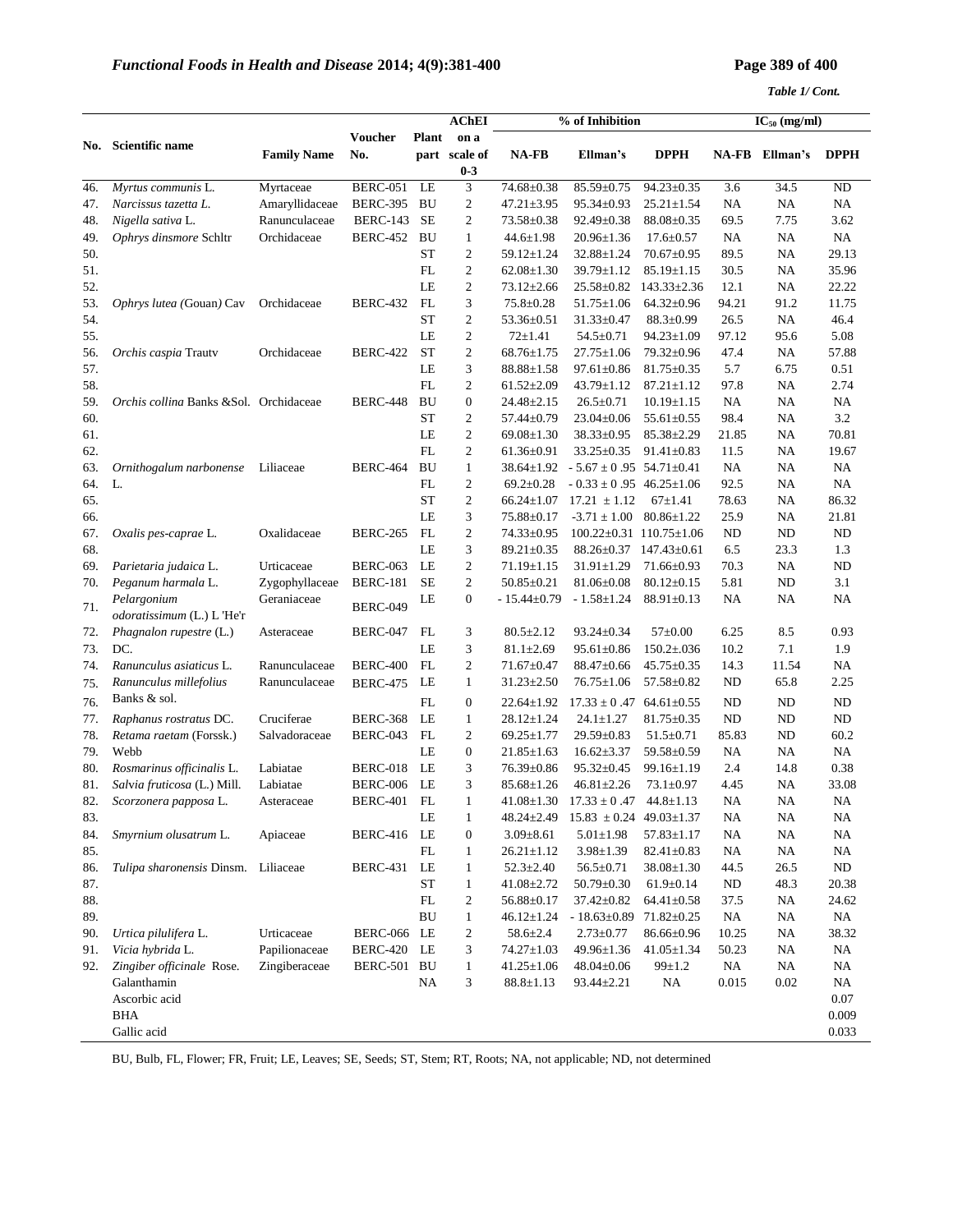

**Figure 3.** Categories of AChE inhibitory activities based on Ellman's and NA-FB AChE inhibition assays

The new method produced colorimetric change better observable visually over the Ellman's, allowing quantitative as well as qualitative assay, and did not show any chemical reactivity with thiol used for the Ellman's method, therefore avoid false positive reaction of enzyme activity provided by samples containing thiol-bearing molecules (e.g., *Bellevalia flexuosa*). Qualitative determination of AChE inhibitory activity using the NA-FB method revealed that 66.3 % (61 extracts) of the plant extracts showed moderate to high AChE activity, 19.6 % (18) showed low activity, and 14.1% (13) were not active (Figure 4).



**Figure 4.** Qualitative determination of AChE inhibitory activities based on the NA-FB AChE inhibition assay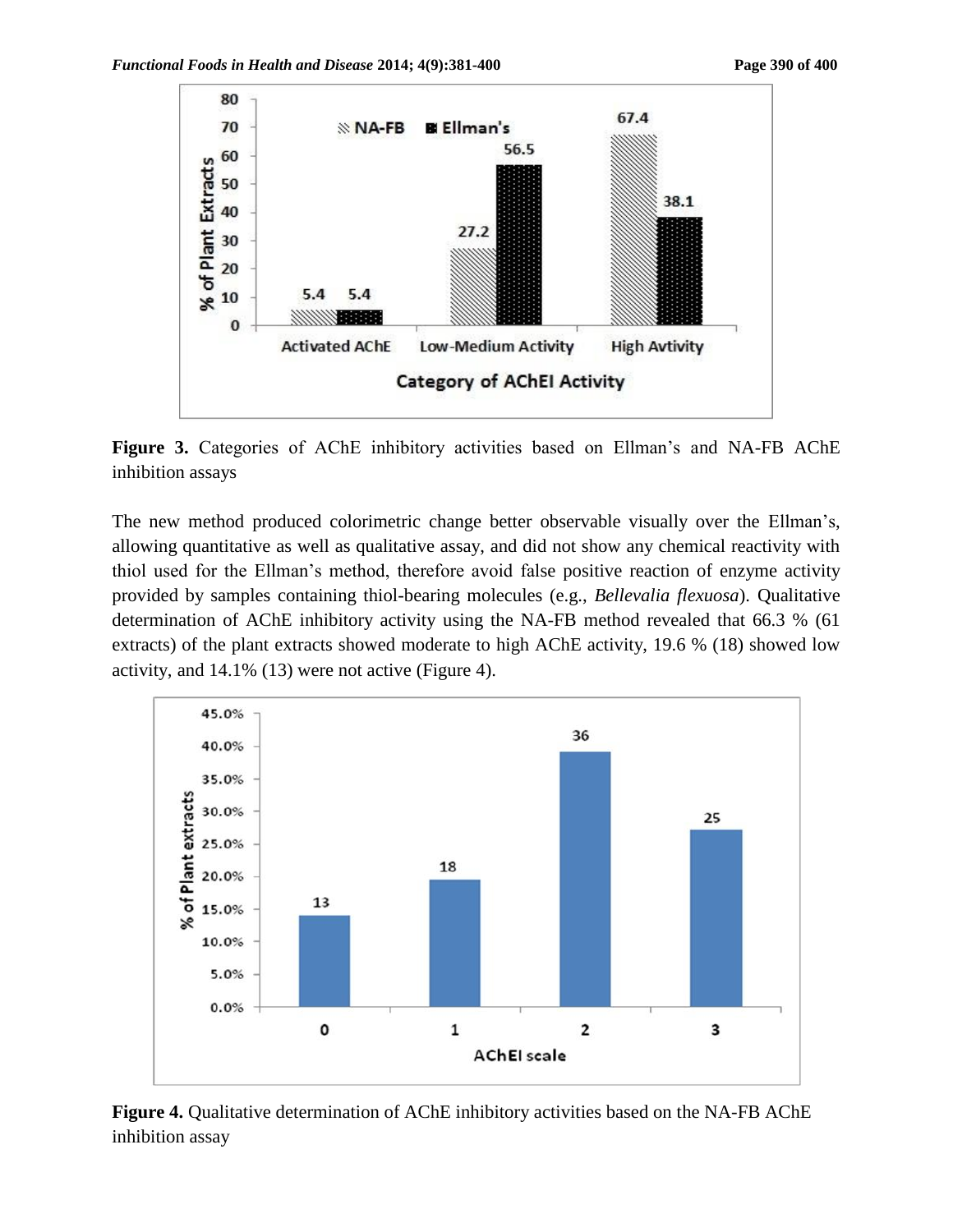#### *Functional Foods in Health and Disease* 2014; 4(9):381-400 **Page 391** of 400

Extracts from the leaves of *Pelargonium odoratissimum,* and bulb of *Asphodeline lutea.*  activated AChE more than 15% and 25 %, respectively (Figure 5). The most potent extracts using the modified method were *Mentha spicata* (94.8 %), *Lupinus pilosus* (92.02), *Foeniculum vulgare* (89.81), *Oxalis pes-caprae* (89.21), and *Orchis caspia* (88.88) (Figure 5).

The dose-dependent AChE inhibitory activity of the active herbs was further studied, and the  $IC_{50}$  values of inhibition are presented in Table 1. Ethanol extracts of the tested plants were found to have high AChE inhibitory activities in a dose-dependent manner. Further testing and analyses of the inhibition of AChE by leaves of *Fumaria capreolata*, *Fumaria densiflora, Rosmarinus officinalis, Conyza bonariensis, and Majorana syriaca revealed IC<sub>50</sub> values of* 0.035, 0.62, 2.4, 2.9, and 2.9 mg/ml, respectively.



Figure 5. % inhibition of AChE by different plant extracts at 100 mg/ml. G, Galanthamine. Plant extract numbers on X axis as in Table 1.

The inhibition type of plant extracts which showed  $> 50\%$  inhibition activity was determined by assaying the change in the remaining AChE activity of the mixture of AChE and the plant extract before and after the dilution of the plant extract in the same mixture. While, AChE activity was restored more than 5 fold by 10 times dilution of *Juglans regia, Oxalis pes-carpae*, and *Foeniculum vulagare*, the same dilution of *Fumaria capreolata, F. densiflora, Lupinus pilosus*, *Peganum harmala* and *Mandragora autumnalis* did not show any effect on the remaining activity of AChE after dilution. This result indicates that AChE is inhibited reversibly by *Juglan regia, Oxalis pes-carpae*, and *Foeniculum vulagare* and irreversibly by the leaves, flowers, and fruits of *F. capreolata,* the leaves and flowers of *F. densiflora,* the seeds of *Peganum harmala,* and the leaves of *Lupinus pilosus* and *Mandragora autumnalis.*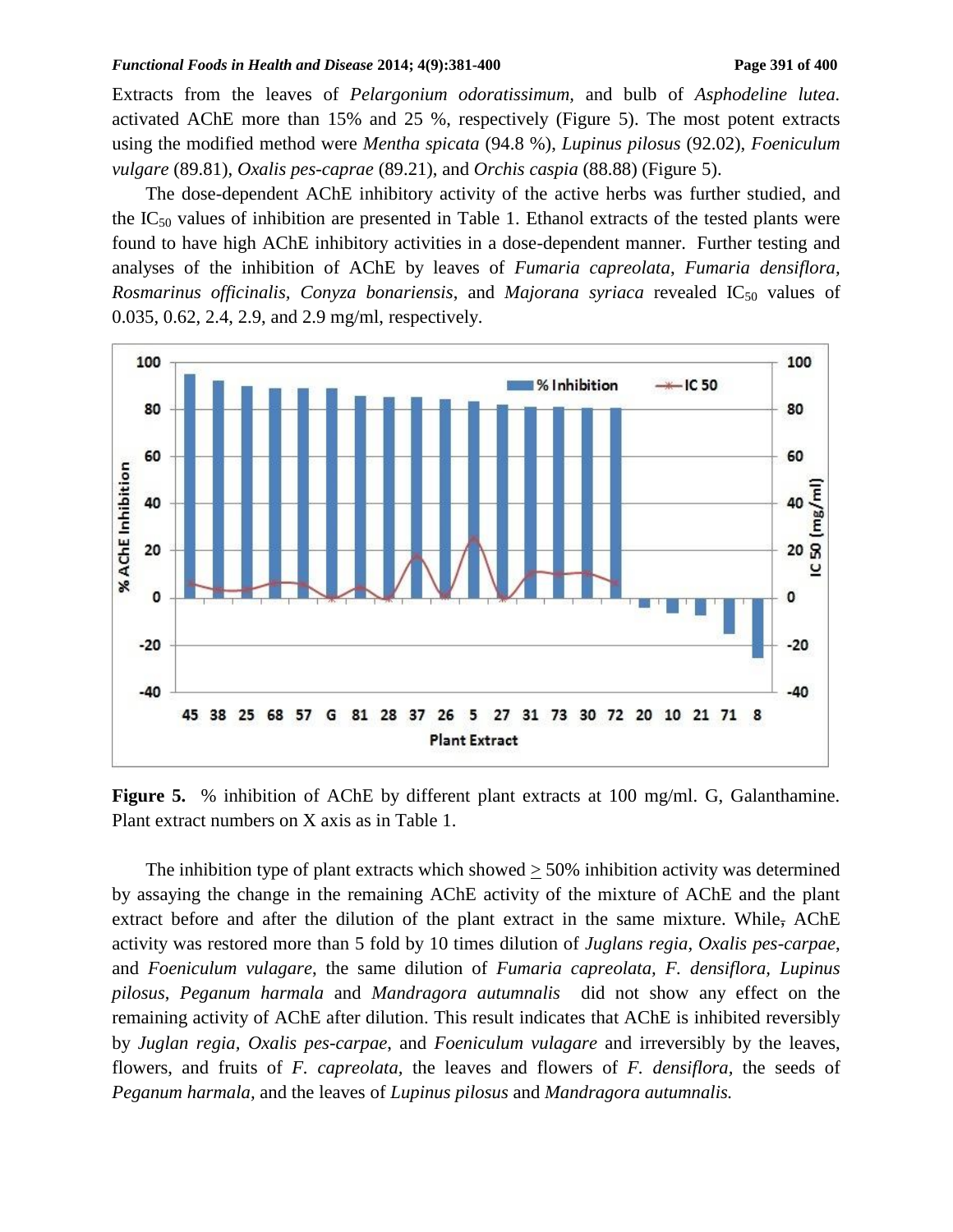Table 1 shows the antioxidant results of the tested plant extracts. Seventy-three extracts showed > 50% antioxidant activity, of these *Phagnalon rupestre, Oxalis pes-caprae, Ophrys dinsmor, Dodonaea viscosa, Helichrysum sanguineum,* and *Majorana syriaca* were the most active. The IC<sub>50</sub> of the antioxidant activity for the plants extracts, which showed  $> 50$  % AChE inhibition activity using the NA-FB was determined (Table 1). Of these eight extracts; leaves of *M. syriaca* (IC<sub>50</sub> 0.212mg/ml), leaves of *Rosmarinus officinalis* (0.377 mg/ml), leaves of *Fumaria densiflora* (0.514 mg/ml), leavesof O*rchis caspia* (0.514 mg/ml), leaves of *Mentha apicata* (0.56 mg/ml) flowers of *Fumaria densiflora* (0.678 mg/ml), flowers of *Fumaria capreolata* (0.69 mg/ml), and flowers of *Phagnalon rupestre* (0.928 mg/ml) were particularly strong antioxidants when compared to the reference radical scavengers (BHA, gallic acid, and ascorbic acid) recording  $IC_{50}$ 's < 1 mg/ml.

#### **DISCUSSION:**

Palestine is enriched with great plant diversity, and 368 of these plants have been reported to be used in TAPHM for the treatment of several diseases [40]. However, the use of medicinal plants is mainly based on local tradition and not scientific knowledge [41-43]. The chemical constituents of most of these plants are unknown and may have dangerous effects on human health. On the other hand, some plants, which are not reported to be used in herbal medicine, might also possess potential activity.

The deficiency of ACh is one of characteristics of AD and responsible for most of its symptoms, such as a decline in memory and cognition. AChE inhibitors such as tacrine, donepezil, rivastigmine, and galantamine are currently used as anti-AD drugs [44]. The side effects of these anti-AChE drugs, such as toxicity, tolerability, and loss of efficiency, have interested the researchers to consider alternative natural anti-AD substances in place of current synthetic medications [45].

In the present work, the selected extracts were screened for AChE inhibition using the Ellman's method and the NA-FB assay at 100 mg/ml dose. The Ellman's method is the most widely used AChE inhibitory assay [32]. This method has some advantages and disadvantages. Its main advantages are simplicity, rapid processing of large numbers of samples, fast conversion of ACTI comparing to other artificial substrates such as naphthyle acetate and relatively low cost [46, 47]. On the other hand, Ellman's method has some disadvantages, including the interference of some compounds. The -SH groups in the plant extract may react with DTNB and ATCh, thus the natural substrates are not identical from a kinetic point of view. False positive reaction of enzyme activity can be provided by samples containing a lot of thiol-bearing molecules.

To overcome this problem an alternative method using *β*-naphthyl acetate as the substrate and fast blue B as the color reagent (absorbance at 600 nm) instead of DTNB was developed in this study. The main advantages of this method is that the colorimetric change is better observable visually, allowing spectrophotometric as well as colorimetric assay, and does not show any chemical reactivity with thiol, therefore avoid false positive reaction of enzyme activity provided by samples containing thiol-bearing molecules. The NA-FB method can be considered superior and more sensitive than the Ellman's assay. In the present study, 67.4% of plant extracts inhibited AChE by  $> 50\%$  using the NA-FB method, while only 37% extracts inhibited AChE by  $\geq$  50% using Ellman's assay. This result can be attributed to the accuracy and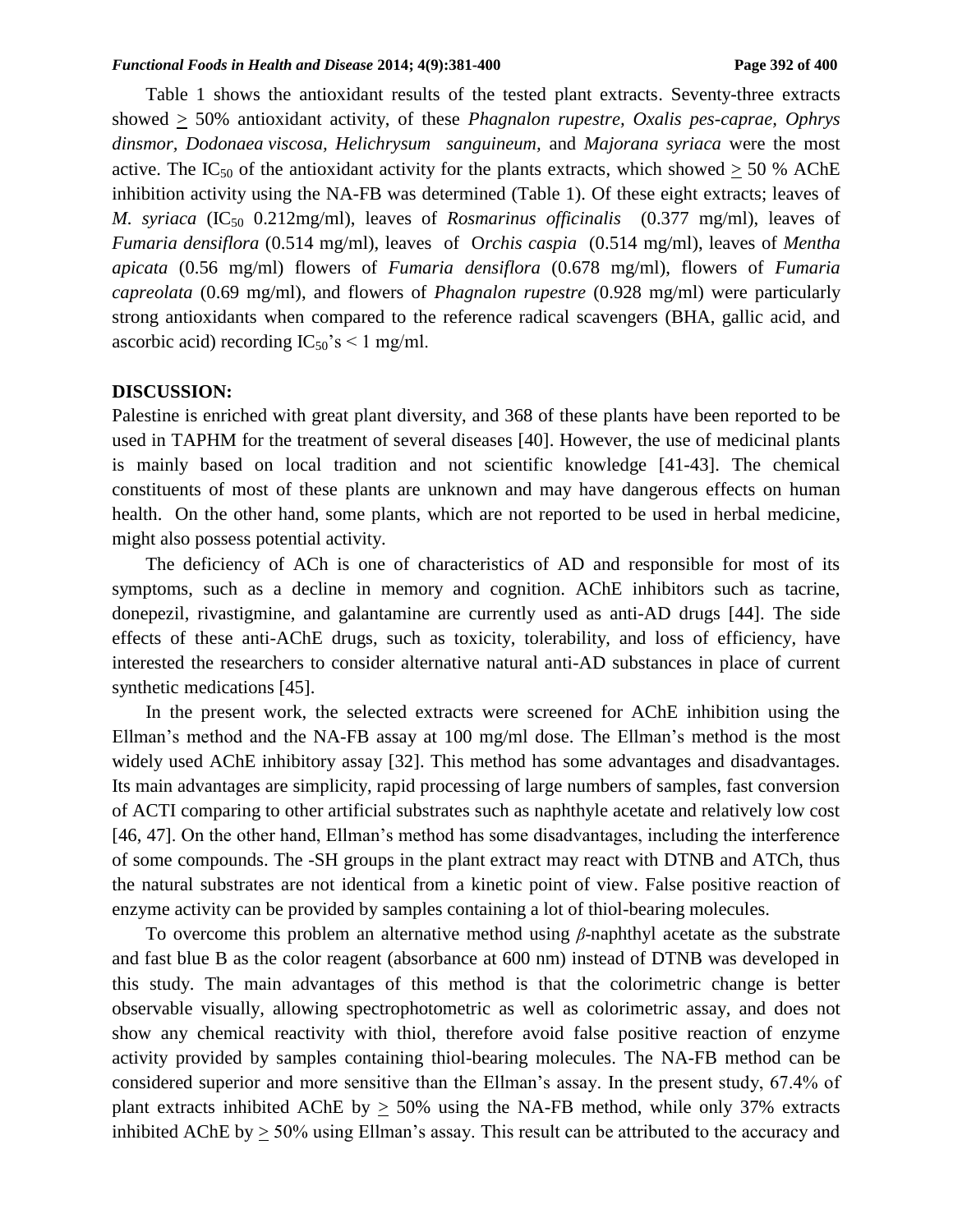stability of the reaction using naphthyle acetate. Naphthyle acetate splits with lower turnover rate, and does not show any chemical reactivity with thiol used for the Ellman's method [37], thus NA-FB can be advantageously used for accurate measurements of AChE activity.

Sixty two extracts belonging to 34 plant species (Table 1) have been identified to effectively inhibit AChE enzymes, which is considered to be related to the mechanism of memory dysfunction in this study. In the light of these findings, we can conclude that most of the plant extracts screened showed inhibitory activity against AChE and could be considered worthwhile in future studies in the treatment of AD. In particular, the species belonging to Apiaceae, Papilionaceae, Oxalidaceae, Orchidaceae, Lamiaceae, Fumariaceae families had the highest activity ranging between 94.8 and 85.25% at 100 mg/ml concentration against AChE. Since most of the AChE inhibitors are known to contain nitrogen, the higher activity of these extracts may be due to their rich alkaloidal content [9].

The most potent extracts were the leaves of *Fumaria capreolata*, *Fumaria densiflora*, *Rosmarinus officinalis, Conyza bonariensis, and <i>Majorana syriaca* with IC<sub>50</sub> values of 0.035, 0.62, 2.4, 2.9, and 2.9 mg/ml respectively. At a concentration of 100 mg mL–1, they reduced the enzymatic activity of AChE to 17.74%, 20.22, 23.61, 29.9 and 29.42 respectively. The inhibition type of AChE varied among plant extracts, while 84 extracts showed reversible inhibition, 8 showed irreversible inhibitions. Although IC<sup>50</sup> values of *Fumaria capreolata*, *Fumaria densiflora*, are higher than that of *Rosmarinus officinalis* and *Majorana syriaca*, the inhibition type in this study showed that *Rosmarinus officinalis* and *Majorana syriaca* reversibly inhibits AChE and can be used for AD's medication rather than *Fumaria capreolata*, *F. densiflora* which inhibits irreversibly AChE. This recommendation was supported by the toxicity reports in literature which indicated the higher safety margin of *R. officinalis* and *M. syriaca* as compared to *Fumaria* species*.*

*Rosmarinus officinalis* (rosemary) contains the natural COX‑2 inhibitors (e.g. Apigenin, carvacrol, eugenol, oleanolic acid, thymol, and ursolic acid, which can prevent Alzheimer's disease [48]. In addition, rosemary contains antioxidants and anti-inflammatory compounds. Some of the strongest antioxidant substances in the plant are carnosic acid and ferulic acid, which have been reported to posses antioxidant activity much higher than the widely common synthetic antioxidants butylated hydroxytoluene (BHT) and butylated hydroxyanisole (BHA) [3].

*Conyza bonariensis* is a medicinal plant, which has been reported to be used for constipation and diarrhea, has been attributed to the spasmogenic and spasmolytic constitute of the plant [49]. The leaves and flowers of the plants have shown to possess high AChEI activity > 70% with IC<sub>50</sub> value ranging between 2.89-3.45 mg/ml.

*Majorana syriaca* possesses an important food-flavouring ingredient in the Middle Eastern culture, known commonly as Za'atar. The plant is used traditionally for the treatment of several ailments and is associated as memory enhancer [2]. The main components of the plant extract according to GS-MS analysis were thymol, and carvacrol. The remaining compounds comprise flavonoids and phenolic acids that provide the antiradical and antioxidant activity [50]. The plant has shown to have strong activity against AChE, ursolic acid which has been isolated from the plant, has shown to be a potent AChE inhibitor in Alzheimer's Disease [51].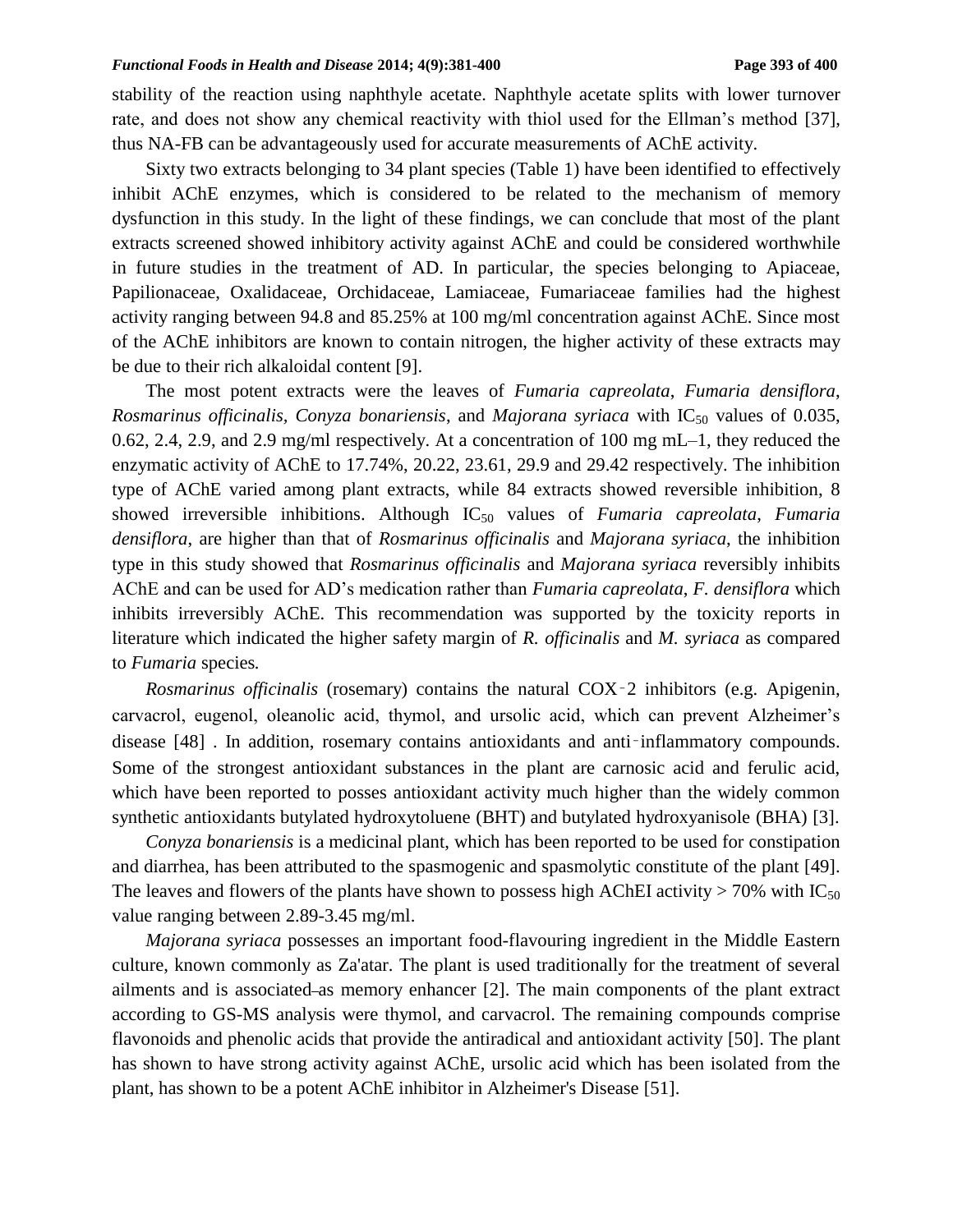*Fumaria* species have been used in traditional medicine as antihypertensives, diuretics, hepatoprotectants and laxatives (to treat gastrointestinal disorders), as well as in the treatment of rachis and conjunctivitis [52]. The plant has also been evaluated pharmacologically and shown to possess antihelmintic, antipyretic and hypoglycemic properties [53-55]. The biological activities of *Fumaria species* have been mainly associated with the presence of isoquinoline alkaloids [56]. The toxicity of the species have been evaluated, *Fumaria capreolata* has shown to be non-toxic [56], while *F. densiflora* was reported to be toxic [57]. The AChEI activity of *Fumaria* species has been reported by several researchers; the plant was reported to have strong AChEI activity [9]. In this study, *Fumaria* were among the most active plant extracts against AChE activity, however, the reaction was shown to be irreversible, thus the plant cannot be used for the treatment of AD as the activity of the enzyme cannot be restored.

AChEI activity of the methanolic extract of *Peganum harmala,* has previously been reported by Ali et al. [26]. The plant contains β-carboline alkaloids, which demonstrated potent activity against AChE [58]. Harmaline, the major active constituent of *P. harmala,* is a common dihydro β-carboline type; it possess interesting pharmacological activities and can interact with several enzymes and neurotransmitters including topoisomerase I, and monoamine oxidase-A [59, 60]. Although, *P. harmala* has been used in traditional medicine, there are reports of severe intoxication in cattle, donkeys, sheep and horses [61]. Digestive and nervous syndromes have been reported in animals that consume a sub-lethal amount of the plant. Harmaline and harmine are toxic alkaloids characterized in the seeds of *P. harmala*. Harmaline is almost twice as toxic as harmine and in moderate doses cause tremors and clonic convulsions, but with no increase in spinal reflex excitability [62]. The seeds of *P. harmala* were among the potent plant extracts against AChE activity, however, the reaction have been shown to be irreversible, thus the plant cannot be used for the treatment of AD.

Some insecticides including organophosphate and carbamates cause AChEI which lead to the accumulation of ACh at neuromuscular junctions causing rapid twitching of voluntary muscles and eventually paralysis of the insects. However, in this study, leaves and flowers of *Fumaria* species, seeds of *P. harmala,* and the leaves of *Lupinus pilosus* and *Mandragora autumnalis,* which have shown high irreversible AChEI activity, can be considered potent natural insecticides.

Alzheimer's appears to be caused to a large degree by oxidative damage [63]. Therefore, antioxidants, in general, should have positive effects in both the prevention and treatment of Alzheimer's. A study found that antioxidants such as vitamin A, vitamin D, lycopene, and beta carotene were all significantly lower in Alzheimer's disease patients compared to controls [64]. Another study of 633 patients aged  $\geq$  65 years found that high dose supplementation with vitamin C decreased the risk of developing AD [65]. Therefore, the plant extracts which demonstrated potent free radical scavenging properties are expected to play a vital role in reducing the oxidative stress and this may explain their use in traditional medicine for improvement of AD and/or ageing related diseases. It's worth mentioning that some of the plant extracts which have high antioxidant activity including *M. spicata* (93.52), *Z. officinale* (99), *R. officinalis* (99.16), *M. syriaca* (100), and the leaves of *O. pes-caprae* (147.43), are wild edible plants widely consumed among the Palestinian population [66]. Some of these plants have been reported to be used traditionally for memory enhancement [2, 3, 23, 66].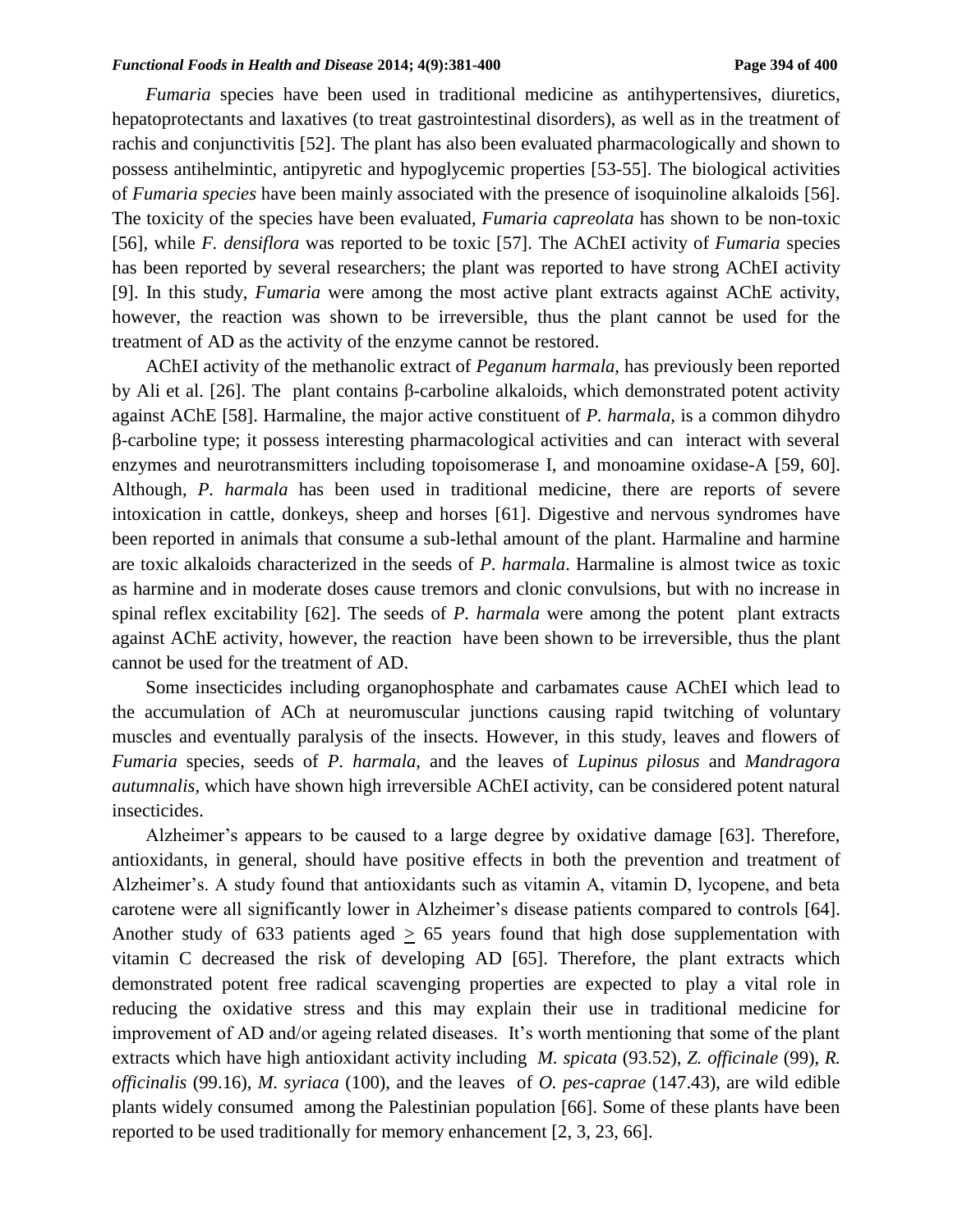### **CONCLUSION:**

The new micro-well plate AChE activity assay (NA-FB) has shown to be simple, accurate, sensitive, spectrophotometric and colorimetric, and superior to the Ellman's method, and therefore can be used efficiently for qualitative and quantitative studies of AChE inhibitory activities of plant extracts of a wide range of diverse plant species and to give high detection rates from a range of plant parts. The extracts of *R. officinalis*, *M. spicata*, *M. syriaca*, and *N. sativa* were proved to have a great potential and should be considered for further studies to identify the constituents responsible for the AChE inhibitory activity, which can be eventually utilized in the prevention and treatment of AD.

The pathophysiological process of AD is thought to begin many years before the diagnosis of AD dementia. This long "preclinical" phase of AD would provide an important opportunity for therapeutic intervention. It is hoped that plants with strong reversible AChEI and strong antioxidant activities will aid in earlier intervention at a stage of AD when some diseasemodifying therapies may be most efficacious.

### **List of abbreviations:**

| <b>TAPHM</b>  | <b>Traditional Arabic Palestinian Herbal Medicine</b> |
|---------------|-------------------------------------------------------|
| AD            | Alzheimer's disease                                   |
| ACh           | acetylcholine                                         |
| AChE          | acetylcholinesterase                                  |
| <b>AChEIs</b> | <b>AChE</b> inhibitors                                |
| <b>ACTI</b>   | acetylthiocholine iodide                              |
| <b>DTNB</b>   | 5,5'-dithio-bis-2-nitrobenzoic acid                   |
| <b>BSA</b>    | bovine serum albumin                                  |
| <b>DPPH</b>   | diphenyl-1-picrylhydrazyl                             |
| <b>BHA</b>    | Butylated hydroxyanisole                              |
| NA-FB         | New Micro-Well Plate AChE Inhibition Assay            |

**Competing interests:** The authors declared no conflict of interests with respect to the authorship and/or publication of this paper. All authors contributed to this study.

**Author's contribution:** All authors contributed to this article.

#### **Acknowledgements and funding:**

This research was funded by the European Union under the ENPI CBC MED Progamme and is a collaborative international project ref. no. I-B/1.1/288.

### **REFERENCES:**

- 1. Ali-Shtayeh MS, Jamous RM. Ethnobotany of Palestinian herbal medicine in the Northern West Bank and Gaza Strip: Review and a comprehensive field study. Biodiversity and Environmental Sciences Studies Series 2006, 4:1-122.
- 2. Ali-Shtayeh MS, Jamous RM: Traditional Arabic Palestinian Herbal Medicine, TAPHM.Til, Nablus: Biodiversity & Environmental Research Center-BERC; 2008.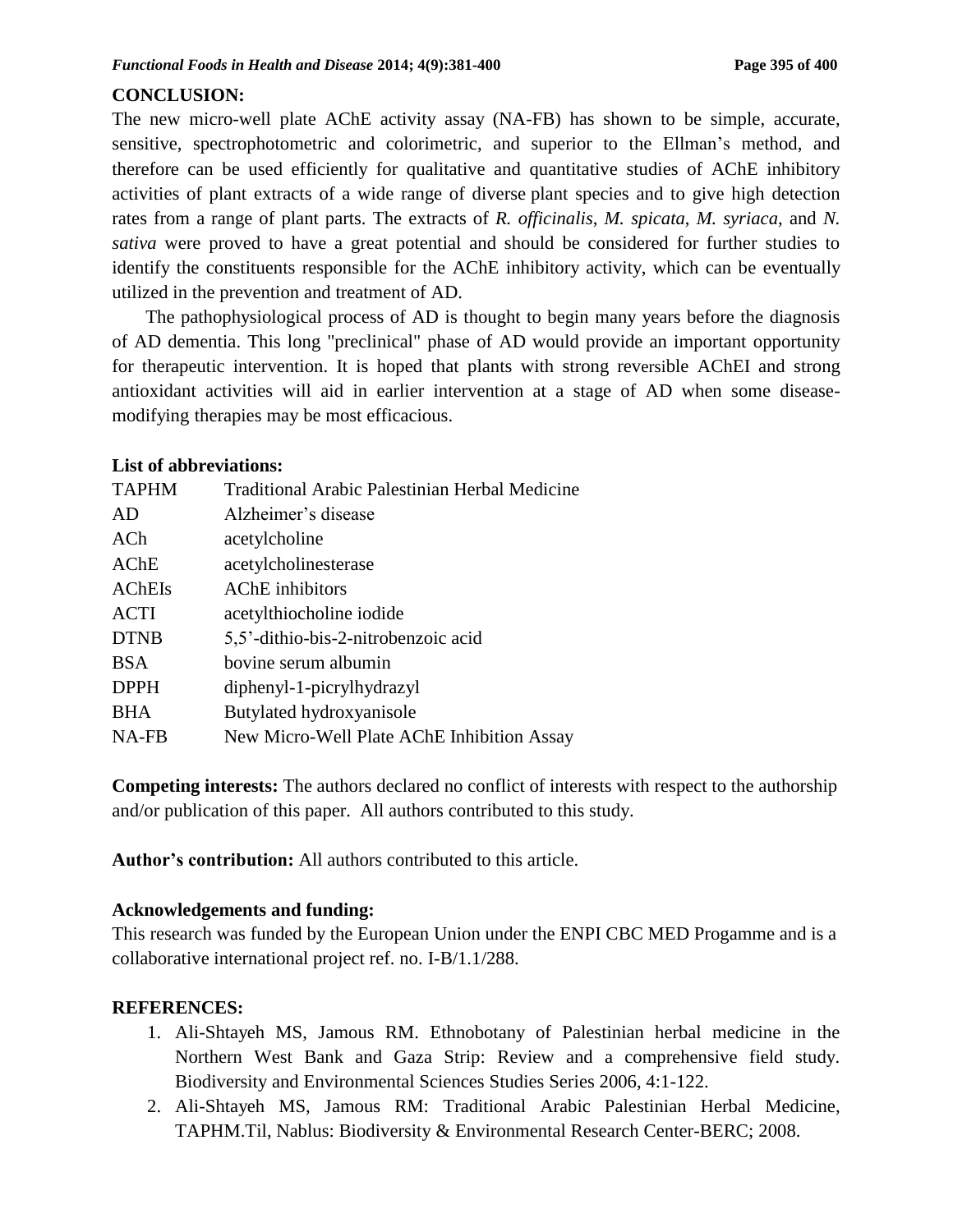- 3. Singhal AK, Naithani V, Bangar OP. Medicinal plants with a potential to treat Alzheimer and associated symptoms. International Journal of Nutrition, Pharmacology, Neurological Diseases 2012, 2(2):84-91.
- 4. Ferreira A, C. Proença C, Serralheiro MLM, Araújo MEM. The in vitro screening for acetylcholinesterase inhibition and antioxidant activity of medicinal plants from Portugal. Journal of Ethnopharmacology 2006, 108(1):31-37.
- 5. Abou-Donia AH, Darwish FA, Toaima SM, Shawky E, Takla SS. A new approach to develop a standardized method for assessment of acetylcholinesterase inhibitory activity of different extracts using HPTLC and image analysis. Journal of Chromatography B 2014, 955:50-57.
- 6. Koedam ELGE, Lauffer V, van der Vlies AE, van der Flier WM, Scheltens P, Pijnenburg YAL. Early-versus late-onset Alzheimer's disease: more than age alone. Journal of Alzheimer's Disease 2010, 19(4):1401-1408.
- 7. Vinutha B, Prashanth D, Salma K, Sreeja SL, Pratiti D, Padmaja R, Radhika S, Amit A, Venkateshwarlu K, Deepak M. Screening of selected Indian medicinal plants for acetylcholinesterase inhibitory activity. Journal of Ethnopharmacology 2007, 109(2):359-363.
- 8. Greenblatt HM, Kryger G, Lewis T, Silman I, Sussman JL. Structure of acetylcholinesterase complexed with  $(\hat{a}^{\prime\prime})$ -galanthamine at 2.3 resolution. Febs Letters 1999, 463(3):321-326.
- 9. Orhan I, Sener B, Choudhary MI, Khalid A. Acetylcholinesterase and butyrylcholinesterase inhibitory activity of some Turkish medicinal plants. Journal of Ethnopharmacology 2004, 91(1):57-60.
- 10. Lahiri DK, Farlow MR, Greig NH, Sambamurti K. Current drug targets for Alzheimer's disease treatment. Drug Development Research 2002, 56(3):267-281.
- 11. Howes M-JR, Houghton PJ. Plants used in Chinese and Indian traditional medicine for improvement of memory and cognitive function. Pharmacology Biochemistry and Behavior 2003, 75(3):513-527.
- 12. Mukherjee PK, Kumar V, Mal M, Houghton PJ. Acetylcholinesterase inhibitors from plants. Phytomedicine 2007, 14(4):289-300.
- 13. Heinrich M, Lee Teoh H. Galanthamine from snowdrop—the development of a modern drug against Alzheimer's disease from local Caucasian knowledge. Journal of Ethnopharmacology 2004, 92(2):147-162.
- 14. Rollinger JM, Hornick A, Langer T, Stuppner H, Prast H. Acetylcholinesterase inhibitory activity of scopolin and scopoletin discovered by virtual screening of natural products. Journal of Medicinal Chemistry 2004, 47(25):6248-6254.
- 15. Shah RS, Lee H-G, Xiongwei Z, Perry G, Smith MA, Castellani RJ. Current approaches in the treatment of Alzheimer's disease. Biomedicine & Pharmacotherapy 2008, 62(4):199-207.
- 16. Wszelaki N, Kuciun A, Kiss A. Screening of traditional European herbal medicines for acetylcholinesterase and butyrylcholinesterase inhibitory activity. Acta Pharmaceutica 2010, 60(1):119-128.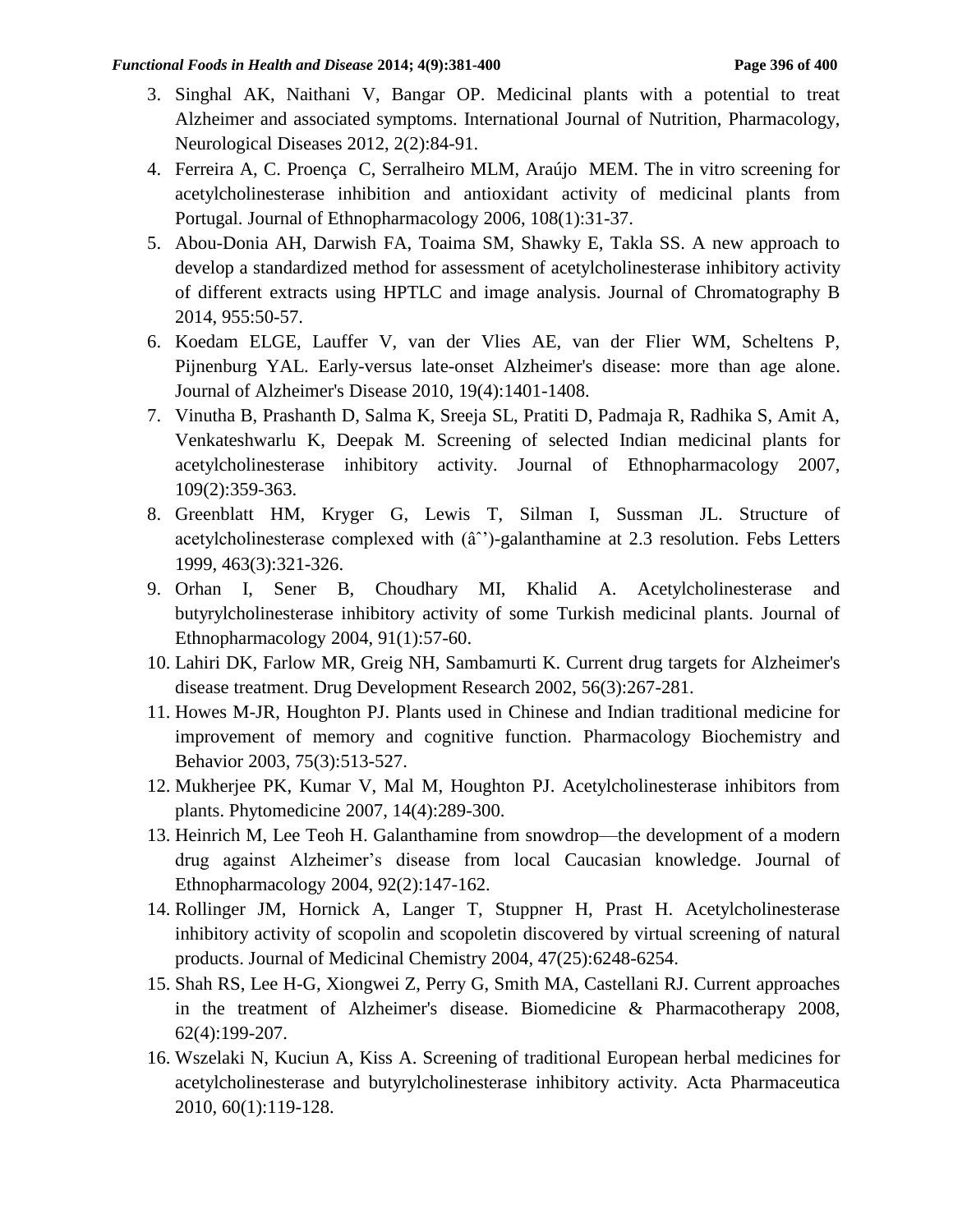- 17. Sung SY, Kang SY, Lee KY, Park MJ, Kim JH. (+)-α-Viniferin, a stilbene Trimer from Caranga chamlague inhibits acetylcholinesterase. Biological & Pharmaceutical Bulletin 2002, 25:125-127.
- 18. Knapp MJ, Knopman DS, Solomon PR, Pendlebury WW, Davis CS, Gracon SI, Apter JT, Lazarus CN, Baker KE, Barnett M. A 30-week randomized controlled trial of highdose tacrine in patients with Alzheimer's disease. JAMA: the Journal of the American Medical Association 1994, 271(13):985-991.
- 19. Nicolson GL. Lipid replacement as an adjunct to therapy for chronic fatigue, anti-aging and restoration of mitochondrial function. Journal of the American Nutraceutical Association 2003, 6(3):22-28.
- 20. Feitosa CM, Freitas RM, Luz NNN, Bezerra MZB, Trevisan MTS. Acetylcholinesterase inhibition by somes promising Brazilian medicinal plants. Brazilian Journal of Biology 2011, 71(3):783-789.
- 21. Benamar H, Rached W, Derdour A, Marouf A. Screening of Algerian Medicinal Plants for Acetylcholinesterase Inhibitory Activity. Journal of Biological Sciences 2010,  $10(1):1-9.$
- 22. Amessis-Ouchemoukh N, Madani K, Falé PL, Serralheiro ML, Araújo MEM. Antioxidant capacity and phenolic contents of some Mediterranean medicinal plants and their potential role in the inhibition of cyclooxygenase-1 and acetylcholinesterase activities. Industrial Crops and Products 2014, 53:6-15.
- 23. Ali SK, Hamed AR, Soltan MM, Hegazy UM, Elgorashi EE, El-Garf IA, Hussein AA. In-vitro evaluation of selected Egyptian traditional herbal medicines for treatment of alzheimer disease. BMC Complementary and Alternative Medicine 2013, 13(1):121.
- 24. Adewusi EA, Moodley N, Steenkamp V. Antioxidant and acetylcholinesterase inhibitory activity of selected southern African medicinal plants. South African Journal of Botany 2011, 77(3):638-644.
- 25. Erkinjuntti T, Kurz A, Gauthier S, Bullock R, Lilienfeld S, Damaraju CV. Efficacy of galantamine in probable vascular dementia and Alzheimer's disease combined with cerebrovascular disease: a randomised trial. The Lancet 2002, 359(9314):1283-1290.
- 26. Tang M, Wang Z, Zhou Y, Xu W, Li S, Wang L, Wei D, Qiao Z. A Novel Drug Candidate for Alzheimer's Disease Treatment: gx-50 Derived from Zanthoxylum Bungeanum. Journal of Alzheimer's Disease 2013, 34(1):203-213.
- 27. Konrath EL, Neves BM, Lunardi PS, Passos CdS, Simões-Pires A, Ortega MG, Gonçalvesb CA, Cabrera JL, Moreira JCF, Henriques AT. Investigation of the in vitro and ex vivo acetylcholinesterase and antioxidant activities of traditionally used Lycopodium species from South America on alkaloid. Journal of Ethnopharmacology 2012, 139(1):58-67.
- 28. Liu Y, Nair MG. An efficient and economical MTT assay for determining the antioxidant activity of plant natural product extracts and pure compounds. Journal of Natural Products 2010, 73(7):1193-1195.
- 29. Sultana R, Poon HF, Cai J, Pierce WM, Merchant M, Klein JB, Markesbery WR, Butterfield DA. Identification of nitrated proteins in Alzheimer's disease brain using a redox proteomics approach. Neurobiology of Disease 2006, 22(1):76-87.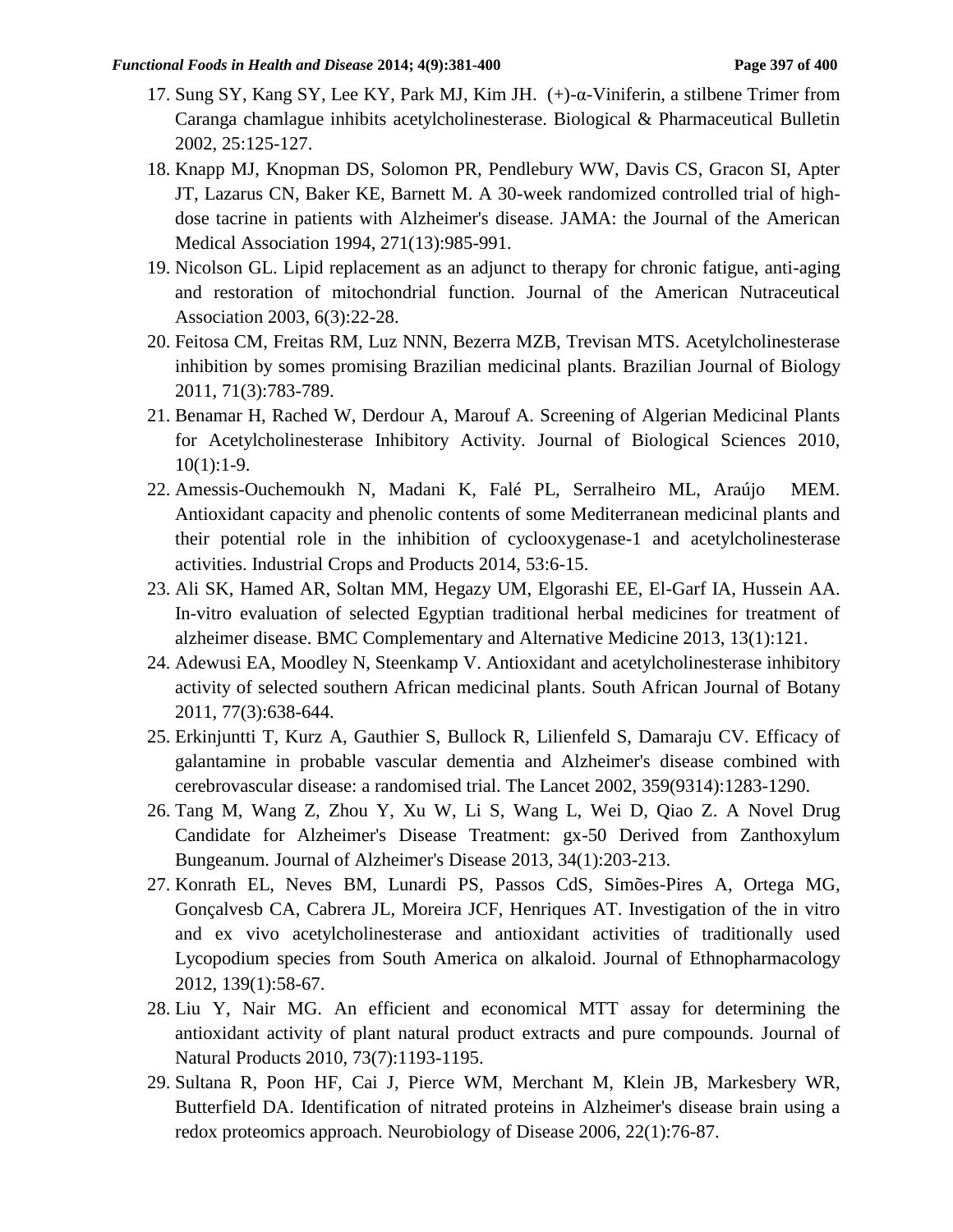- 30. Zhu Z, Zheng T, Homer RJ, Kim Y-K, Chen NY, Cohn L, Hamid Q, Elias JA. Acidic mammalian chitinase in asthmatic Th2 inflammation and IL-13 pathway activation. Science 2004, 304(5677):1678-1682.
- 31. Ramassamy C. Emerging role of polyphenolic compounds in the treatment of neurodegenerative diseases: a review of their intracellular targets. European Journal of Pharmacology 2006, 545(1):51-64.
- 32. Miao Y, He N, Zhu J-J. History and new developments of assays for cholinesterase activity and inhibition. Chemical reviews 2010, 110(9):5216-5234.
- 33. Pohanka M. Alzheimer's disease and related neurodegenerative disorders: implication and counteracting of melatonin. Journal of Applied Biomedicine 2011, 9(4):185-196.
- 34. Ellman GL, Courtney KD, Featherstone RM. A new and rapid colorimetric determination of acetylcholinesterase activity. Biochemical Pharmacology 1961, 7(2):88-95.
- 35. Pohanka M, Skládal P. Electrochemical biosensors--principles and applications. Journal of Applied Biomedicine 2008, 6(2):57-64.
- 36. Šinko G, Čalić M, Bosak A, Kovarik Z. Limitation of the Ellman method: Cholinesterase activity measurement in the presence of oximes. Analytical Biochemistry 2007, 370(2):223-227.
- 37. Pohanka M, Hrabinova M, Kuca K, Simonato J-P. Assessment of Acetylcholinesterase Activity Using Indoxylacetate and Comparison with the Standard Ellman's Method. International Journal of Molecular Sciences 2011, 12(4):2631-2640.
- 38. Sharma OP, Bhat TK. DPPH antioxidant assay revisited. Food Chemistry 2009, 113(4):1202-1205.
- 39. Liyana-Pathirana CM, Shahidi F. Antioxidant activity of commercial soft and hard wheat (*Triticum aestivum* L.) as affected by gastric pH conditions. Journal of agricultural and food chemistry 2005, 53(7):2433-2440.
- 40. Ali-Shtayeh MS, Jamous RM, Abu-Zeitoun SY: BERC 2014 "National list of Medicinal Plants in Palestine - West Bank and Gaza Strip".Til, Nablus: Biodiversity and Environmental Research Center (BERC); 2014.
- 41. Ali-Shtayeh MS, Jamous RM, Jamous RM. Herbal preparation use by patients suffering from cancer in Palestine. Complementary Therapies in Clinical Practice 2011, 17(4):235-240.
- 42. Ali-Shtayeh MS, Jamous RM, Jamous RM. Complementary and alternative medicine use amongst Palestinian diabetic patients. Complementary Therapies in Clinical Practice 2012, 18(1):16-21.
- 43. Ali-Shtayeh MS, Yaniv Z, Mahajna J. Ethnobotanical survey in the Palestinian area: a classification of the healing potential of medicinal plants. Journal of Ethnopharmacology 2000, 73(1):221-232.
- 44. Mehta SH, Sudarshi D, Srikrishnan AK, Celentano DD, Vasudevan CK, Anand S, Kumar MS, Latkin C, Solomon S, Solomon SS. Factors associated with injection cessation, relapse and initiation in a community  $\hat{\alpha} \in \mathcal{E}$  based cohort of injection drug users in Chennai, India. Addiction 2012, 107(2):349-358.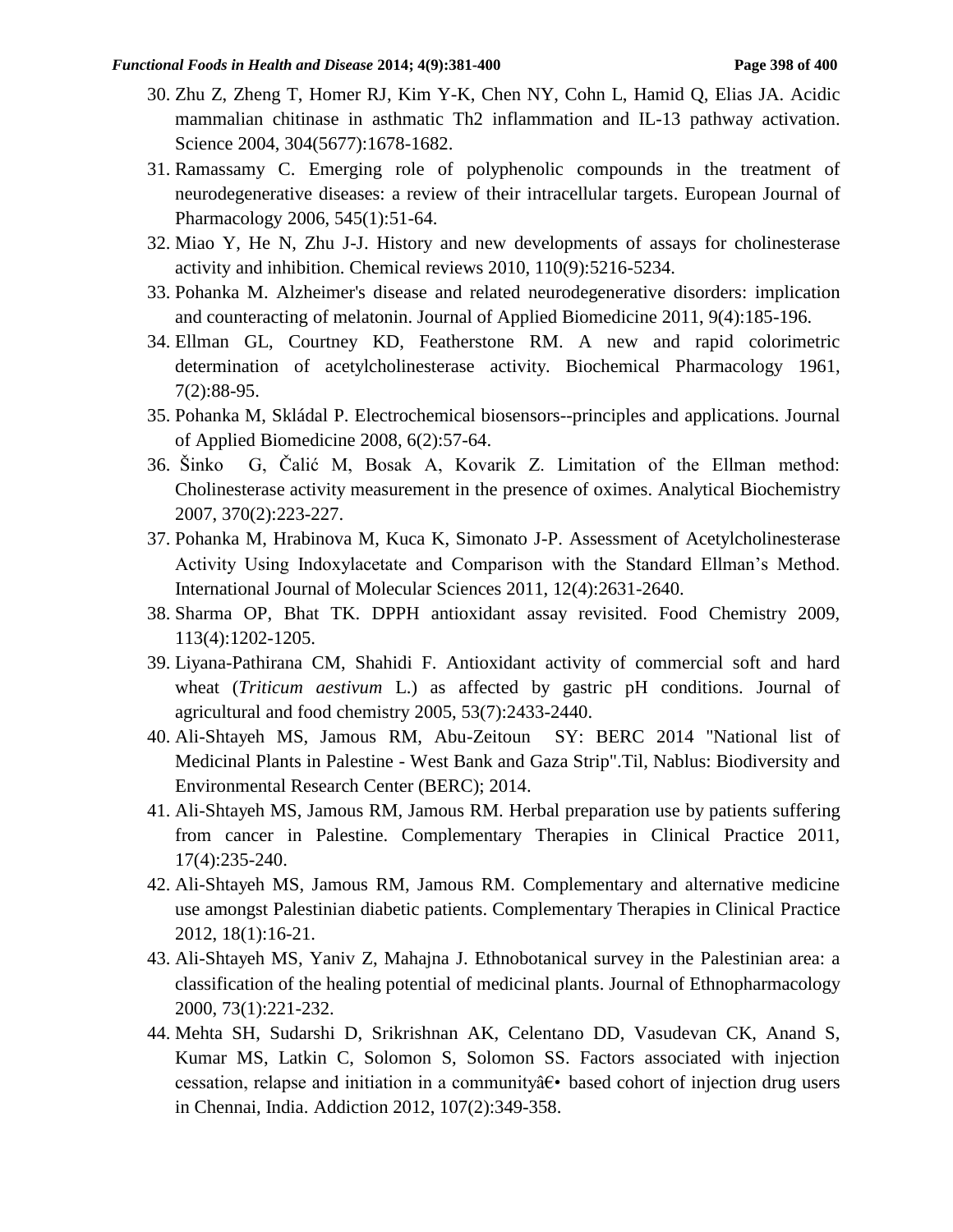- 45. Gauthier S, Emre M, Farlow MR, Bullock R, Grossberg GT, Potkin SG. Strategies for continued successful treatment of Alzheimer's disease: switching cholinesterase inhibitors. Current Medical Research and Opinion 2003, 19(8):707-714.
- 46. Pohanka M, Vlček V, Žďárová K, Cabal J, Fusek J. Acetylcholinesterase Based Colorimetric Dipsticks for Military Performance: Principles and Construction. Advances in Military Technology 2012, 7(1).
- 47. Rakonczay Z, Brimijoin S. Monoclonal antibodies to rat brain acetylcholinesterase: comparative affinity for soluble and membrane-associated enzyme and for enzyme from different vertebrate species. Journal of Neurochemistry 1986, 46(1):280-287.
- 48. Duke J, McEvoy M, Sibbritt D, Guest M, Smith W, Attia J. Vibrotactile threshold measurement for detecting peripheral neuropathy: defining variability and a normal range for clinical and research use. Diabetologia 2007, 50(11):2305-2312.
- 49. Bukhari IA, Shah AJ, Khan RA, Meo SA, Khan A, Gilani AH. Gut modulator effects of Conyza bonariensis explain its traditional use in constipation and diarrhea. European Review for Medical and Pharmacological Sciences 2013, 17(4):552-558.
- 50. Ghada Al-Bandak G, Tsironi T, Taoukis P, Oreopoulou V. Antimicrobial and antioxidant activity of Majorana syriaca in Yellowfin tuna. International Journal of Food Science & Technology 2009, 44(2):373-379.
- 51. Chung Y-K, Heo H-J, Kim E-K, Kim H-K, Huh T-L, Lim Y, Kim S-K, Shin D-H. Inhibitory Effect of Ursolic Acid Purified from Origanum majorana L. on the Acetylcholinesterase. Molecules & Cells 2001, 11(2):137-143.
- 52. Stübing G, Peris JB: Plantes Medicinales de la Comunidad Valenciana.Valencia: Generalitat, Valenciana; 1988.
- 53. Hordgen P, Hertzberg H, Heilmann Jr, Langhans W, Maurer V. The anthelmintic efficacy of five plant products against gastrointestinal trichostrongylids in artificially infected lambs. Veterinary Parasitology 2003, 117(1):51-60.
- 54. Khattak SG, Gilani SN, Ikram M. Antipyretic studies on some indigenous Pakistani medicinal plants. Journal of Ethnopharmacology 1985, 14(1):45-51.
- 55. Akhtar MS, Khan QM, Khaliq T. Effect of Euphorbia prostrate and Fumaria indica in normoglycemic and alloxan-treated hyperglycemic rabbits. Planta Medica 1984, 50:140- 142
- 56. Noureddine B, Yacine B, Fadila M-B. Evaluation of Erythrocytes Toxicity And Antioxidant Activiry Of Alkaloids Of Fumaria Capreolata International Journal of Pharma & Bio Sciences 2013, 4(2):770-776.
- 57. Erdoğan TF. Brine Shrimp Lethality Bioassay of Fumaria densiflora Dc. and Fumaria officinalis L. Extracts. Hacettepe University Journal of the Faculty of Pharmacy 2009, 28(2):125-132.
- 58. Cao R, Peng W, Wang Z, Xu A. beta-Carboline alkaloids: biochemical and pharmacological functions. Current Medicinal Chemistry 2007, 14(4):479-500.
- 59. Herraiz T, D. G, Ancín-Azpilicueta C, Arán VJ, Guillén H. β-Carboline alkaloids in Peganum harmala and inhibition of human monoamine oxidase (MAO). Food and Chemical Toxicology 2010, 48(3):839-845.